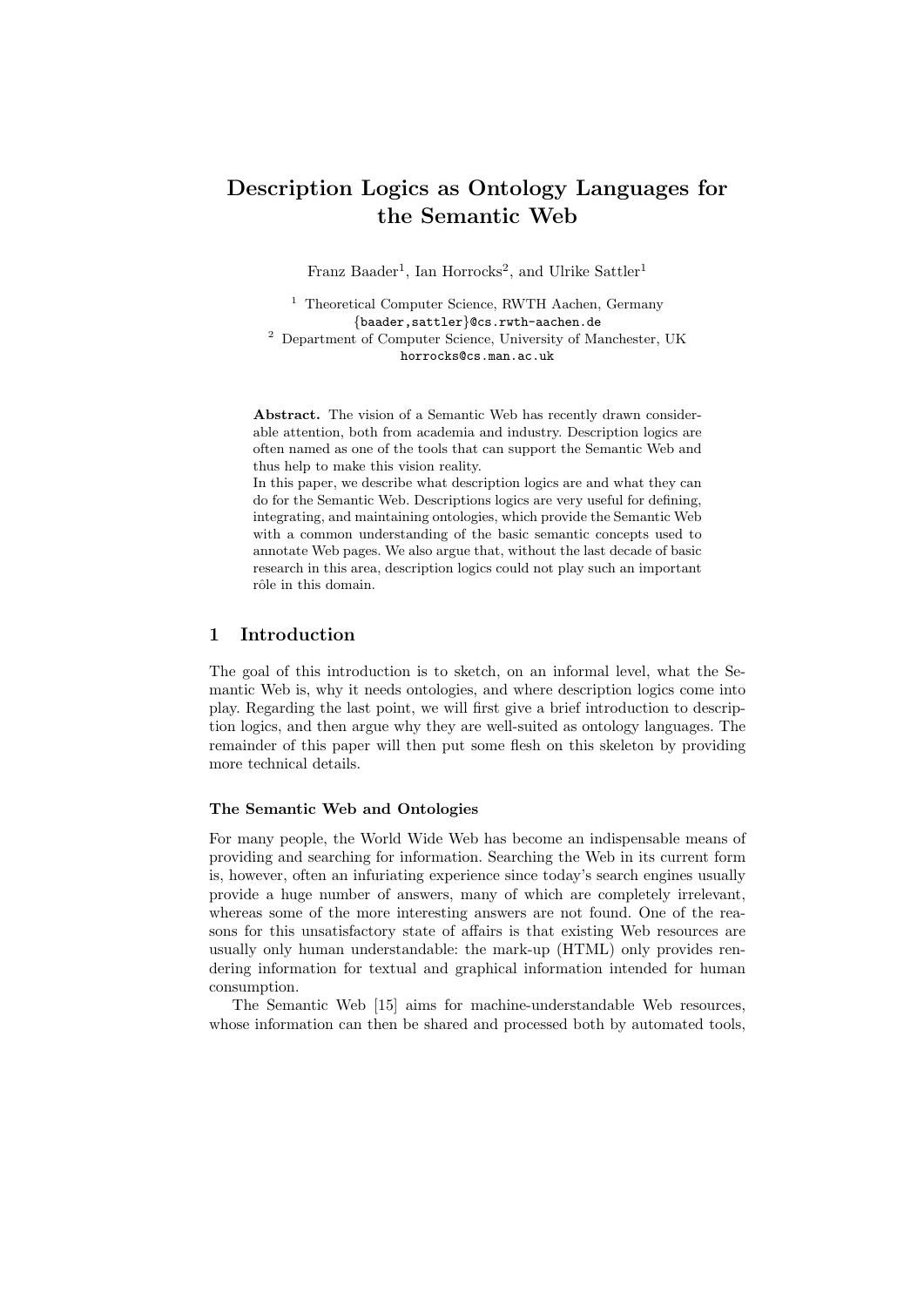such as search engines, and by human users. In the following we will refer to consumers of Web resources, whether automated tools or human users, as agents. This sharing of information between different agents requires semantic mark-up, i.e., an annotation of the Web page with information on its content that is understood by the agents searching the Web. Such an annotation will be given in some standardized, expressive language (which, e.g., provides Boolean operators and some form of quantification) and make use of certain terms (like "Human", "Plant", etc.). To make sure that different agents have a common understanding of these terms, one needs ontologies in which these terms are described, and which thus establish a joint terminology between the agents. Basically, an ontology [44, 43] is a collection of definitions of concepts and the shared understanding comes from the fact that all the agents interpret the concepts w.r.t. the same ontology.

The use of ontologies in this context requires a well-designed, well-defined, and Web-compatible ontology language with supporting reasoning tools. The syntax of this language should be both intuitive to human users and compatible with existing Web standards (such as XML, RDF, and RDFS). Its semantics should be formally specified since otherwise it could not provide a shared understanding. Finally, its expressive power should be adequate, i.e., the language should be expressive enough for defining the relevant concepts in enough detail, but not too expressive to make reasoning infeasible.

Reasoning is important to ensure the quality of an ontology. It can be employed in different development phases. During ontology design, it can be used to test whether concepts are non-contradictory and to derive implied relations. In particular, one usually wants to compute the concept hierarchy. Information on which concept is a specialization of another and which concepts are synonyms can be used in the design phase to test whether the concept definitions in the ontology have the intended consequences or not. Moreover, this information is also useful when searching Web pages annotated with such concepts. Since it is not reasonable to assume that there will be a single ontology for the whole Web, interoperability and integration of different ontologies is also an important issue. Integration can, for example, be supported by asserting inter-ontology relationships and testing for consistency and computing the integrated concept hierarchy. Finally, reasoning may also be used when the ontology is deployed, i.e., when a Web page is already annotated with its concepts. One can, for example, determine the consistency of facts stated in the annotation with the ontology or infer instance relationships. However, in the deployment phase, the requirements on the efficiency of reasoning are much more stringent than in the design and integration phases.

Before arguing why description logics are good candidates for such an ontology language, we provide a brief introduction to and history of description logics.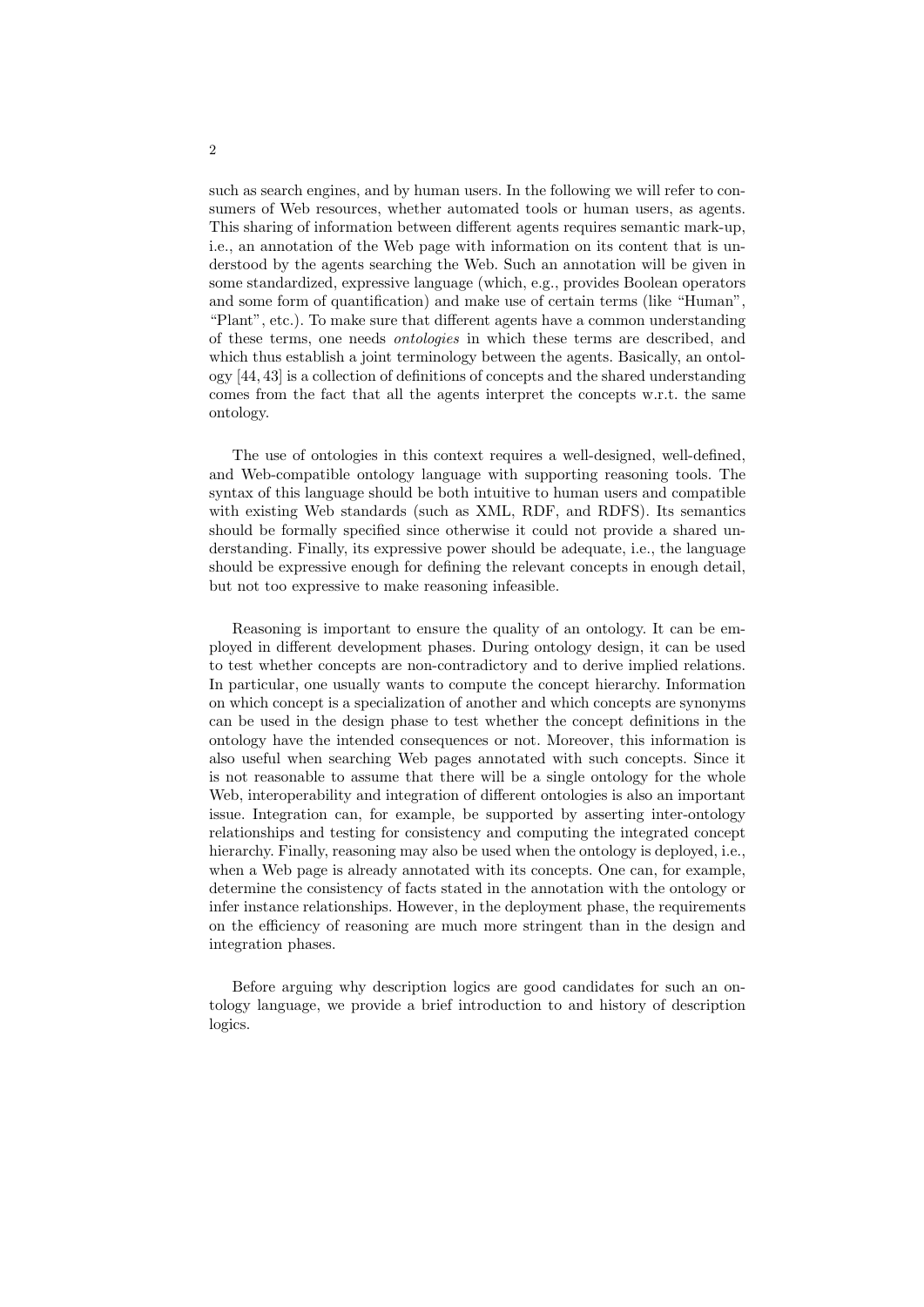#### Description Logics

Description logics (DLs) [7, 24] are a family of knowledge representation languages that can be used to represent the knowledge of an application domain in a structured and formally well-understood way. The name description logics is motivated by the fact that, on the one hand, the important notions of the domain are described by concept descriptions, i.e., expressions that are built from atomic concepts (unary predicates) and atomic roles (binary predicates) using the concept and role constructors provided by the particular DL. On the other hand, DLs differ from their predecessors, such as semantic networks and frames, in that they are equipped with a formal, logic-based semantics.

In this introduction, we only illustrate some typical constructors by an example. Formal definitions are given in Section 2. Assume that we want to define the concept of "A man that is married to a doctor and has at least five children, all of whom are professors." This concept can be described with the following concept description:

### Human  $\sqcap$  ¬Female  $\sqcap$  ∃married.Doctor  $\sqcap$  ( $\geq$  5 hasChild)  $\sqcap$   $\forall$ hasChild.Professor

This description employs the Boolean constructors *conjunction*  $(\square)$ , which is interpreted as set intersection, and negation  $(\neg)$ , which is interpreted as set complement, as well as the *existential restriction* constructor ( $\exists R.C$ ), the *value* restriction constructor ( $\forall R.C$ ), and the *number restriction* constructor ( $\geq n R$ ). An individual, say Bob, belongs to ∃married.Doctor iff there exists an individual that is married to Bob (i.e., is related to Bob via the married role) and is a doctor (i.e., belongs to the concept Doctor). Similarly, Bob belongs to  $($ > 5 has Child) iff he has at least five children, and he belongs to ∀hasChild.Professor iff all his children (i.e., all individuals related to Bob via the hasChild role) are professors.

In addition to this description formalism, DLs are usually equipped with a terminological and an assertional formalism. In its simplest form, terminological axioms can be used to introduce names (abbreviations) for complex descriptions. For example, we could introduce the abbreviation HappyMan for the concept description from above. More expressive terminological formalisms allow the statement of constraints such as

### ∃hasChild.Human <sup>L</sup> Human,

which says that only humans can have human children. The *assertional formal*ism can be used to state properties of individuals. For example, the assertions

### HappyMan(BOB), hasChild(BOB, MARY)

state that Bob belongs to the concept HappyMan and that Mary is one of his children.

Description logic systems provide their users with various inference capabilities that deduce implicit knowledge from the explicitly represented knowledge. The subsumption algorithm determines subconcept-superconcept relationships: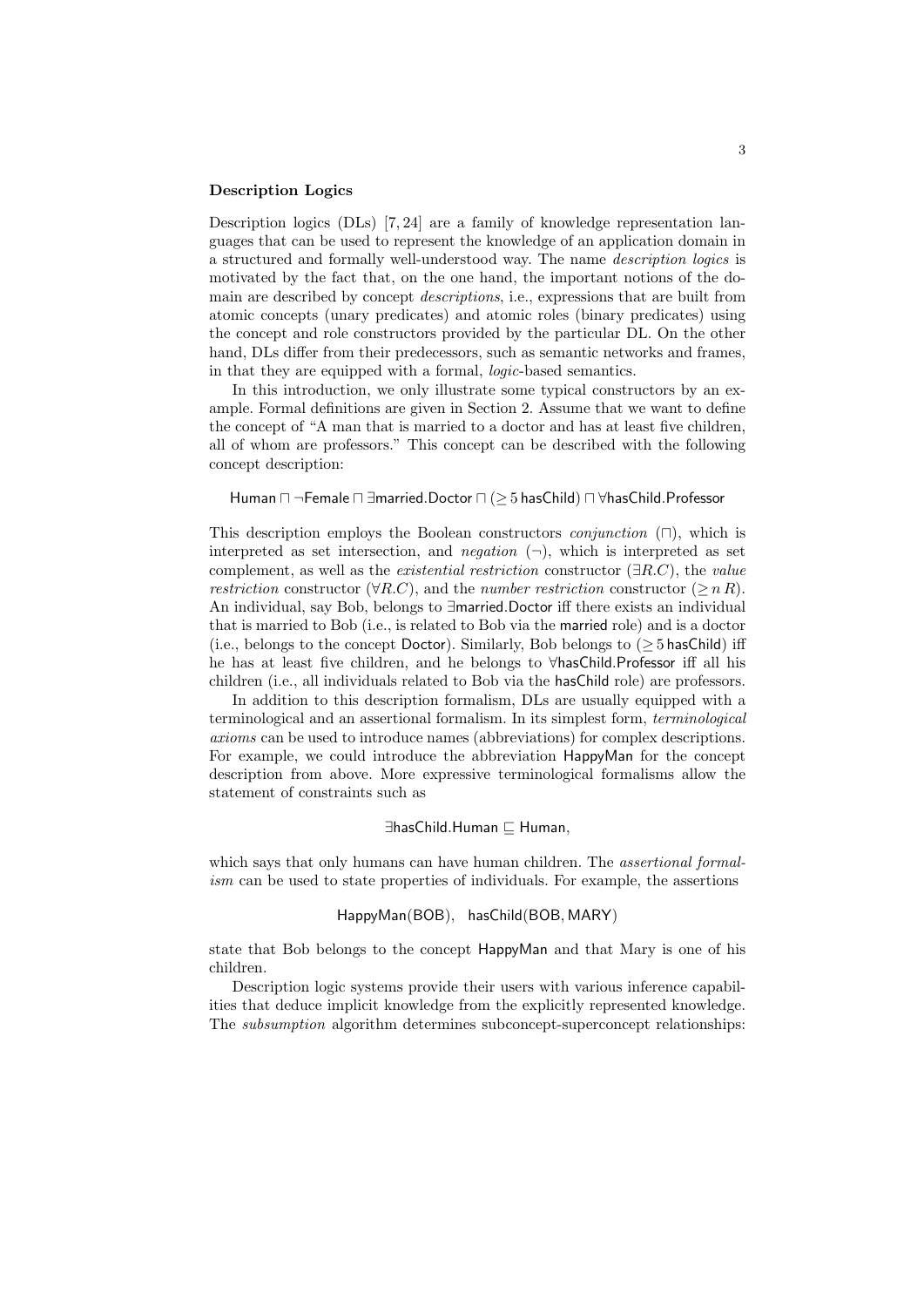C is subsumed by D iff all instances of C are necessarily instances of  $D$ , i.e., the first description is always interpreted as a subset of the second description. For example, given the definition of HappyMan from above, HappyMan is subsumed by ∃hasChild.Professor—since instances of HappyMan have at least five children, all of whom are professors, they also have a child that is a professor. The *instance* algorithm determines instance relationships: the individual  $i$  is an instance of the concept description  $C$  iff i is always interpreted as an element of C. For example, given the assertions from above and the definition of HappyMan, MARY is an instance of Professor. The *consistency* algorithm determines whether a knowledge base (consisting of a set of assertions and a set of terminological axioms) is non-contradictory. For example, if we add  $\neg$ Professor(MARY) to the two assertions from above, then the knowledge base containing these assertions together with the definition of HappyMan from above is inconsistent.

In order to ensure a reasonable and predictable behavior of a DL system, these inference problems should at least be decidable for the DL employed by the system, and preferably of low complexity. Consequently, the expressive power of the DL in question must be restricted in an appropriate way. If the imposed restrictions are too severe, however, then the important notions of the application domain can no longer be expressed. Investigating this trade-off between the expressivity of DLs and the complexity of their inference problems has been one of the most important issues in DL research. Roughly, the research related to this issue can be classified into the following four phases.

Phase 1 (1980–1990) was mainly concerned with implementation of systems, such as Klone, K-Rep, Back, and Loom [19, 61, 70, 60]. These systems employed so-called structural subsumption algorithms, which first normalize the concept descriptions, and then recursively compare the syntactic structure of the normalized descriptions [62]. These algorithms are usually very efficient (polynomial), but they have the disadvantage that they are complete only for very inexpressive DLs, i.e., for more expressive DLs they cannot detect all the existing subsumption/instance relationships. At the end of this phase, early formal investigations into the complexity of reasoning in DLs showed that most DLs do not have polynomial-time inference problems [18, 63]. As a reaction, the implementors of the Classic system (the first industrial-strength DL system) carefully restricted the expressive power of their DL [69, 17].

Phase 2 (1990–1995) started with the introduction of a new algorithmic paradigm into DLs, so-called tableau-based algorithms [75, 32, 48]. They work on propositionally closed DLs (i.e., DLs with full Boolean operators) and are complete also for expressive DLs. To decide the consistency of a knowledge base, a tableaubased algorithm tries to construct a model of it by breaking down the concepts in the knowledge base, thus inferring new constraints on the elements of this model. The algorithm either stops because all attempts to build a model failed with obvious contradictions, or it stops with a "canonical" model. Since in propositionally closed DLs subsumption and satisfiability can be reduced to consistency, a consistency algorithm can solve all inference problems mentioned above. The first systems employing such algorithms (Kris and Crack) demonstrated that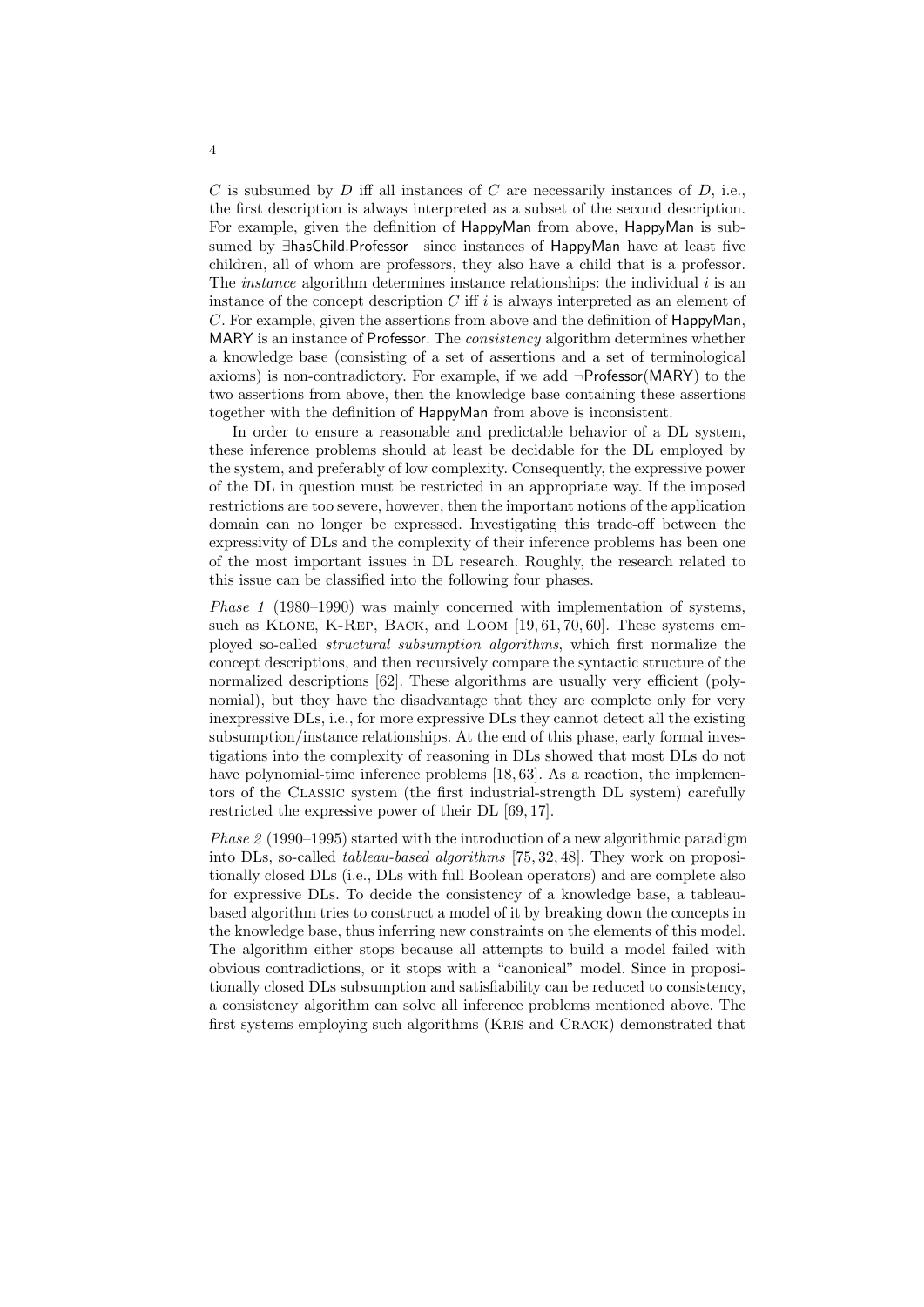optimized implementations of these algorithms lead to an acceptable behavior of the system, though the worst-case complexity of the corresponding inference problem is no longer in polynomial time [6, 20]. This phase also saw a thorough analysis of the complexity of reasoning in various DLs [32–34]. Another important observation was that DLs are very closely related to modal logics [73].

Phase 3 (1995–2000) is characterized by the development of inference procedures for very expressive DLs, either based on the tableau-approach [56, 57] or on a translation into modal logics [29, 30, 28, 31]. Highly optimized systems (FaCT, Race, and Dlp [55, 45, 68]) showed that tableau-based algorithm for expressive DLs lead to a good practical behavior of the system even on (some) large knowledge bases. In this phase, the relationship to modal logics [29, 74] and to decidable fragments of first-order logic was also studied in more detail [16, 66, 42, 40, 41], and applications in databases (like schema reasoning, query optimization, and DB integration) were investigated [21, 22, 25, 26].

We are now at the beginning of *Phase 4*, where industrial strength DL systems employing very expressive DLs and tableau-based algorithms are being developed, with applications like the Semantic Web or knowledge representation and integration in bio-informatics in mind.

#### Description Logics as Ontology Languages

As already mentioned above, high quality ontologies are crucial for the Semantic Web, and their construction, integration, and evolution greatly depends on the availability of a well-defined semantics and powerful reasoning tools. Since DLs provide for both, they should be ideal candidates for ontology languages. That much was already clear ten years ago, but at that time, there was a fundamental mismatch between the expressive power and the efficiency of reasoning that DL systems provided, and the expressivity and the large knowledge bases that ontologists needed [35]. Through the basic research in DLs of the last 10–15 years that we have summarized above, this gap between the needs of ontologist and the systems that DL researchers provide has finally become narrow enough to build stable bridges.

Regarding an ontology language for the Semantic Web, there is a joint US/EU initiative for a W3C ontology standard, for historical reasons called DAML+OIL [52, 27]. This language has a syntax based on RDF Schema (and thus is Web compatible), and it is based on common ontological primitives from Frame Languages (which supports human understandability). Its semantics can be defined by a translation into the expressive DL  $\mathcal{SHIQ}$  [54],<sup>1</sup> and the developers have tried to find a good compromise between expressiveness and the complexity of reasoning. Although reasoning in  $\mathcal{SHIQ}$  is decidable, it has a rather high worstcase complexity (EXPTIME). Nevertheless, there is a highly optimized  $\mathcal{SHIO}$ reasoner (FaCT) available, which behaves quite well in practice.

<sup>&</sup>lt;sup>1</sup> To be exact, the translation is into an extension of  $\mathcal{SHIQ}$ .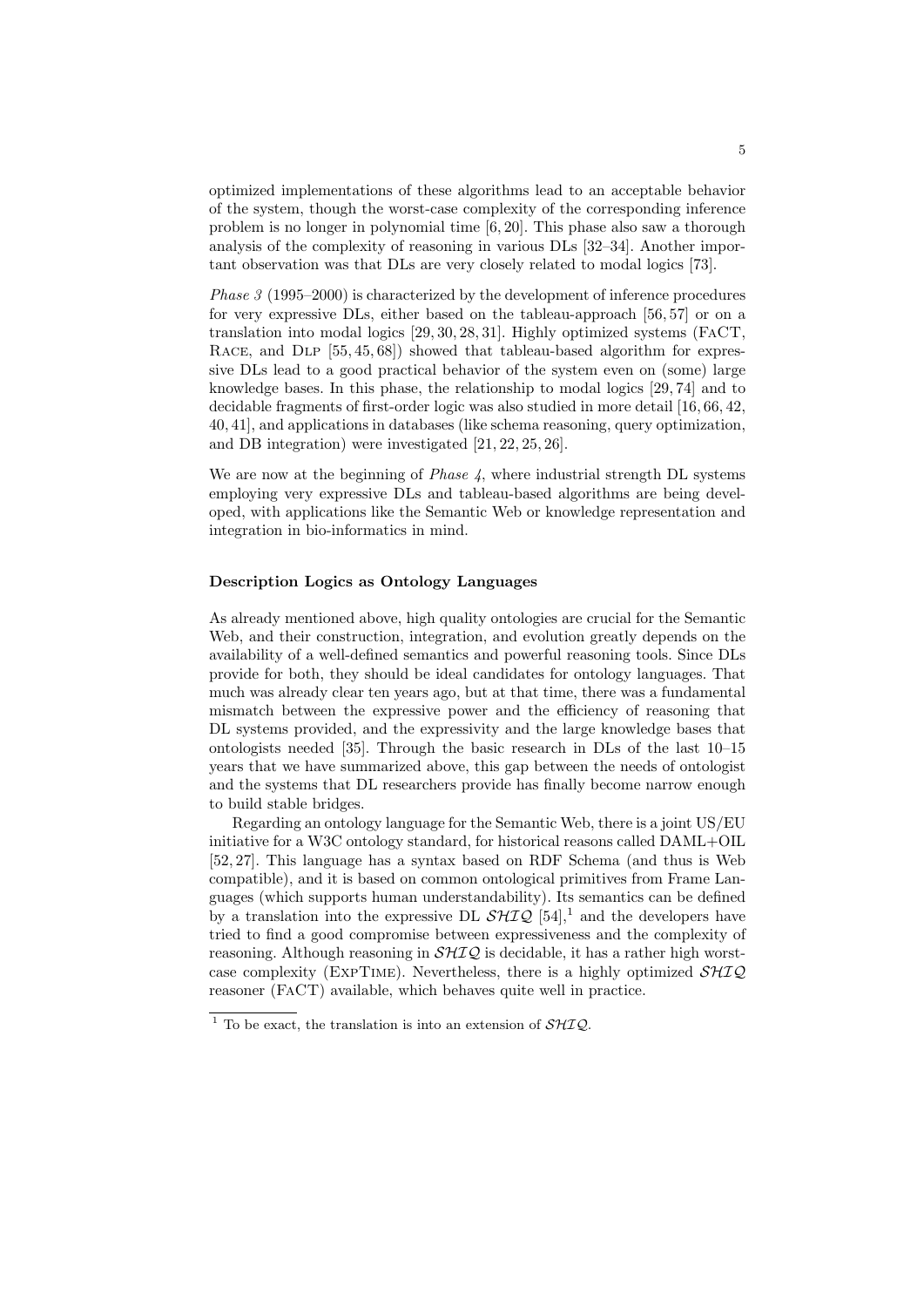Let us point out some of the features of  $\mathcal{SHIQ}$  that make this DL expressive enough to be used as an ontology language. Firstly,  $\mathcal{SHIQ}$  provides number restrictions that are more expressive than the ones introduced above (and employed be earlier DL systems). With the qualified number restrictions available in  $\mathcal{SHIQ}$ , as well as being able to say that a person has at most two children (without mentioning the properties of these children):

 $(< 2$  has Child),

one can also specify that there is at most one son and at most one daughter:

 $(≤1$  hasChild.¬Female)  $\Box$  (≤ 1 hasChild.Female)

Secondly,  $\mathcal{SHTQ}$  allows the formulation of complex terminological axioms like "humans have human parents":

Human  $\sqsubset \exists$ hasParent.Human.

Thirdly, SHIQ also allows for inverse roles, transitive roles, and subroles. For example, in addition to hasChild one can also use its inverse hasParent, one can specify that hasAncestor is transitive, and that hasParent is a subrole of hasAncestor.

It has been argued in the DL and the ontology community that these features play a central role when describing properties of aggregated objects and when building ontologies [72, 76, 37]. The actual use of DLs providing these features as the underlying logical formalism of the web ontology languages OIL and DAML+OIL [36, 52] substantiates this claim [76].

# 2 The Expressive Description Logic  $\mathcal{SHIQ}$

In contrast to most of the DLs considered in the literature, which concentrate on constructors for defining concepts, the DL  $\mathcal{SHQ}$  [53] also allows for rather expressive roles. Of course, these roles can then be used in the definition of concepts. We start with the definition of  $\mathcal{SHQ}$ -roles, and then continue with the definition of  $\mathcal{SHIQ}$ -concepts.

Definition 1 (Syntax and semantics of  $\mathcal{SHQ}\text{-roles}$ ). Let R be a set of role names, which is partitioned into a set  $\mathbf{R}_{+}$  of transitive roles and a set  $\mathbf{R}_{P}$  of normal roles. The set of all  $\mathcal{SHTQ}$ -roles is  $\mathbf{R} \cup \{r^- \mid r \in \mathbf{R}\}\,$ , where  $r^-$  is called the inverse of the role r. A role inclusion axiom is of the form  $r \subseteq s$ , where r, s are SHIQ-roles. A role hierarchy is a finite set of role inclusion axioms.

An interpretation  $\mathcal{I} = (\Delta^{\mathcal{I}}, \cdot^{\mathcal{I}})$  consists of a set  $\Delta^{\mathcal{I}}$ , called the domain of  $\mathcal{I}$ , and a function  $\cdot^{\mathcal{I}}$  that maps every role to a subset of  $\Delta^{\mathcal{I}} \times \Delta^{\mathcal{I}}$  such that, for all  $p \in \mathbf{R}$  and  $r \in \mathbf{R}_+$ ,

$$
\langle x, y \rangle \in p^{\mathcal{I}} \quad \text{iff} \quad \langle y, x \rangle \in (p^{-})^{\mathcal{I}},
$$
  
if  $\langle x, y \rangle \in r^{\mathcal{I}}$  and  $\langle y, z \rangle \in r^{\mathcal{I}}$  then  $\langle x, z \rangle \in r^{\mathcal{I}}$ .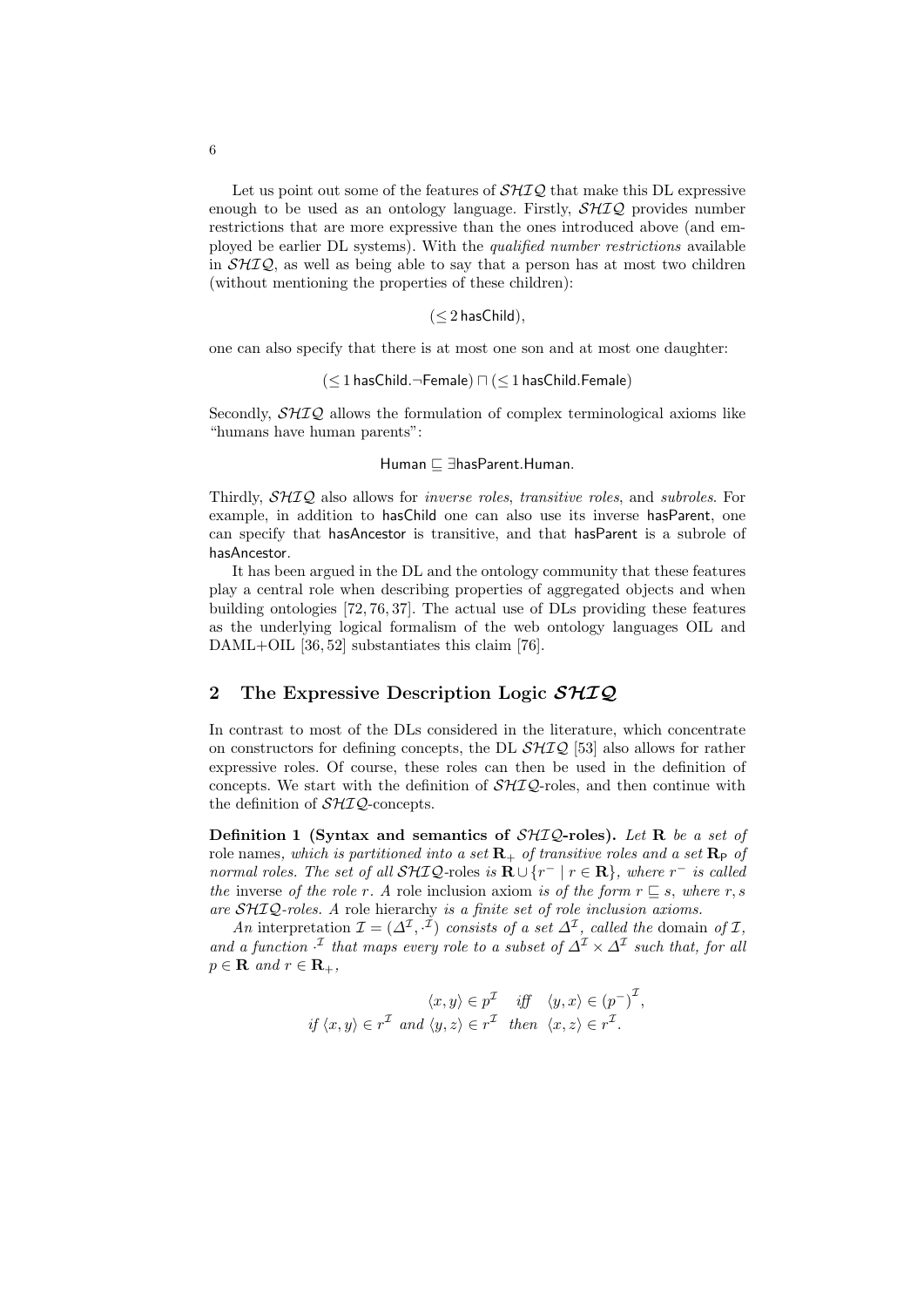An interpretation I satisfies a role hierarchy R iff  $r^{\mathcal{I}} \subseteq s^{\mathcal{I}}$  for each  $r \sqsubseteq s \in \mathcal{R}$ ; such an interpretation is called a model of  $\mathcal{R}$ .

The unrestricted use of these roles in all of the concept constructors of  $\mathcal{SHIQ}$ (to be defined below) would lead to an undecidable DL [53]. Therefore, we must first define an appropriate subset of all  $\mathcal{SHIQ}$ -roles. This requires some more notation.

1. The inverse relation on binary relations is symmetric, i.e., the inverse of  $r^$ is again r. To avoid writing role expressions such as  $r^{--}$ ,  $r^{---}$ , etc., we define a function Inv, which returns the inverse of a role:

> $\mathsf{Inv}(r) := \begin{cases} r^- & \text{if } r \text{ is a role name,} \\ 0 & \text{otherwise} \end{cases}$ s if  $r = s^-$  for a role name s.

2. Since set inclusion is transitive and an inclusion relation between two roles transfers to their inverses, a given role hierarchy  $R$  implies additional inclusion relationships. To account for this fact, we define  $\mathbb{E}_{\mathcal{R}}$  as the reflexivetransitive closure of

$$
\sqsubseteq_{\mathcal{R}} := \mathcal{R} \cup \{ \text{Inv}(r) \sqsubseteq \text{Inv}(s) \mid r \sqsubseteq s \in \mathcal{R} \}.
$$

We use  $r \equiv_{\mathcal{R}} s$  as an abbreviation for  $r \not\equiv_{\mathcal{R}} s$  and  $s \not\equiv_{\mathcal{R}} r$ . In this case, every model of  $R$  interprets these roles as the same binary relation.

3. Obviously, a binary relation is transitive iff its inverse is transitive. Thus, if  $r \equiv_{\mathcal{R}} s$  and r or  $Inv(r)$  is transitive, then any model of R interprets s as a transitive binary relation. To account for such implied transitive roles, we define the following function Trans:

$$
\mathsf{Trans}(s, \mathcal{R}) := \begin{cases} \text{true} & \text{if } r \in \mathbf{R}_+ \text{ or } \mathsf{Inv}(r) \in \mathbf{R}_+ \text{ for some } r \text{ with } r \equiv_{\mathcal{R}} s \\ \text{false} & \text{otherwise.} \end{cases}
$$

4. A role r is called *simple* w.r.t. R iff  $Trans(s, R)$  = false for all  $s \leq_R r$ .

Definition 2 (Syntax and semantics of  $\mathcal{SHIQ}$ -concepts). Let N<sub>C</sub> be a set of concept names. The set of SHIQ-concepts is the smallest set such that

- 1. every concept name  $A \in N_C$  is a  $\mathcal{SHIQ}$ -concept,
- 2. if C and D are SHIQ-concepts and r is a SHIQ-role, then  $C \sqcap D$ ,  $C \sqcup D$ ,  $\neg C$ ,  $\nforall r.C$ , and  $\exists r.C$  are  $\mathcal{SHIQ}\text{-concepts}$ ,
- 3. if C is a  $\mathcal{SHIQ}$ -concept, r is a simple  $\mathcal{SHIQ}$ -role, and  $n \in \mathbb{N}$ , then  $(\leq$  $n r.C$ ) and  $(\geqslant n r.C)$  are SHIQ-concepts.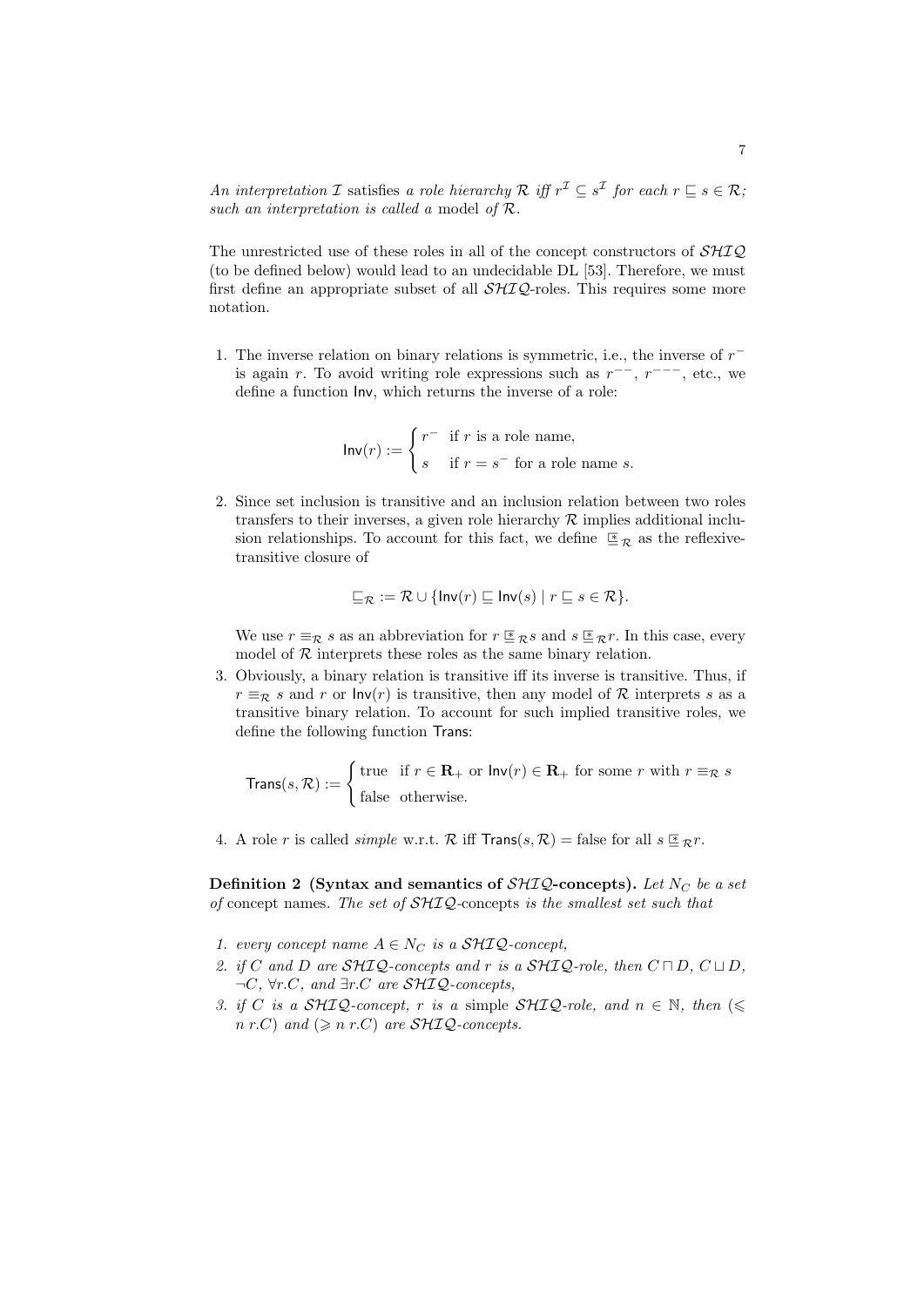The interpretation function  $\mathcal{I}$  of an interpretation  $\mathcal{I} = (\Delta^{\mathcal{I}}, \mathcal{I})$  maps, additionally, every concept to a subset of  $\Delta^{\mathcal{I}}$  such that

$$
(C \sqcap D)^{\mathcal{I}} = C^{\mathcal{I}} \cap D^{\mathcal{I}}, \qquad (C \sqcup D)^{\mathcal{I}} = C^{\mathcal{I}} \cup D^{\mathcal{I}}, \qquad \neg C^{\mathcal{I}} = \Delta^{\mathcal{I}} \setminus C^{\mathcal{I}},
$$
  
\n
$$
(\exists r.C)^{\mathcal{I}} = \{x \in \Delta^{\mathcal{I}} \mid \text{There is some } y \in \Delta^{\mathcal{I}} \text{ with } \langle x, y \rangle \in r^{\mathcal{I}} \text{ and } y \in C^{\mathcal{I}}\},\
$$
  
\n
$$
(\forall r.C)^{\mathcal{I}} = \{x \in \Delta^{\mathcal{I}} \mid \text{For all } y \in \Delta^{\mathcal{I}}, \text{ if } \langle x, y \rangle \in r^{\mathcal{I}}, \text{ then } y \in C^{\mathcal{I}}\},\
$$
  
\n
$$
(\leq n r.C)^{\mathcal{I}} = \{x \in \Delta^{\mathcal{I}} \mid \sharp r^{\mathcal{I}}(x, C) \leq n\},\
$$
  
\n
$$
(\geq n r.C)^{\mathcal{I}} = \{x \in \Delta^{\mathcal{I}} \mid \sharp r^{\mathcal{I}}(x, C) \geq n\},
$$

where  $\sharp M$  denotes the cardinality of the set M, and  $r^{\mathcal{I}}(x, C) := \{y \mid \langle x, y \rangle \in$  $r^{\mathcal{I}}$  and  $y \in C^{\mathcal{I}}$ . If  $x \in C^{\mathcal{I}}$ , then we say that x is an instance of C in I, and if  $\langle x, y \rangle \in r^{\mathcal{I}}$ , then y is called an r-successor of x in I.

Concepts can be used to describe the relevant notions of an application domain. The terminology (TBox) introduces abbreviations (names) for complex concepts. In  $\mathcal{SHTQ}$ , the TBox allows one to state also more complex constraints.

**Definition 3.** A general concept inclusion (GCI) is of the form  $C \subseteq D$ , where C, D are SHIQ-concepts. A finite set of GCIs is called a TBox. An interpretation *I* is a model of a TBox *T* iff it satisfies all GCIs in *T*, i.e.,  $C^{\mathcal{I}} \subseteq D^{\mathcal{I}}$ holds for each  $C \sqsubseteq D \in \mathcal{T}$ .

A concept definition is of the form  $A \equiv C$ , where A is a concept name. It can be seen as an abbreviation for the two GCIs  $A \sqsubseteq C$  and  $C \sqsubseteq A$ .

Inference problems are defined w.r.t. a TBox and a role hierarchy.

**Definition 4.** The concept C is called satisfiable with respect to the role hierarchy R and the TBox  $\mathcal T$  iff there is a model  $\mathcal I$  of R and  $\mathcal T$  with  $C^{\mathcal I}\neq \emptyset$ . Such an interpretation is called a model of  $C$  w.r.t.  $\mathcal R$  and  $\mathcal T$ . The concept  $D$  subsumes the concept C w.r.t.  $\langle R, T \rangle$  (written  $C \sqsubseteq_{\langle R, T \rangle} D$ ) iff  $C^{\mathcal{I}} \subseteq D^{\overline{\mathcal{I}}}$  holds for all models  $I$  of  $R$  and  $T$ . Two concepts  $C, D$  are equivalent w.r.t.  $R$  (written  $C \equiv_{(\mathcal{R},\mathcal{T})} D$ ) iff they subsume each other.

By definition, equivalence can be reduced to subsumption. In addition, subsumption can be reduced to satisfiability since  $C \sqsubseteq_{(\mathcal{R},\mathcal{T})} D$  iff  $C \sqcap \neg D$  is unsatisfiable w.r.t.  $\mathcal{R}$  and  $\mathcal{T}$ . Before sketching how to solve the satisfiability problem in  $\mathcal{SHIQ}$ , we try to give an intuition on how  $\mathcal{SHIQ}$  can be used to define ontologies.

# 3 Describing Ontologies in  $\mathcal{SHIQ}$

In general, an ontology can be formalised in a TBox as follows. Firstly, we restrict the possible worlds by introducing restrictions on the allowed interpretations. For example, to express that, in our world, we want to consider humans, which are either muggles or sorcerers, we can use the GCIs

Human  $\Box$  Muggle  $\Box$  Sorcerer and Muggle  $\Box$  ¬Sorcerer.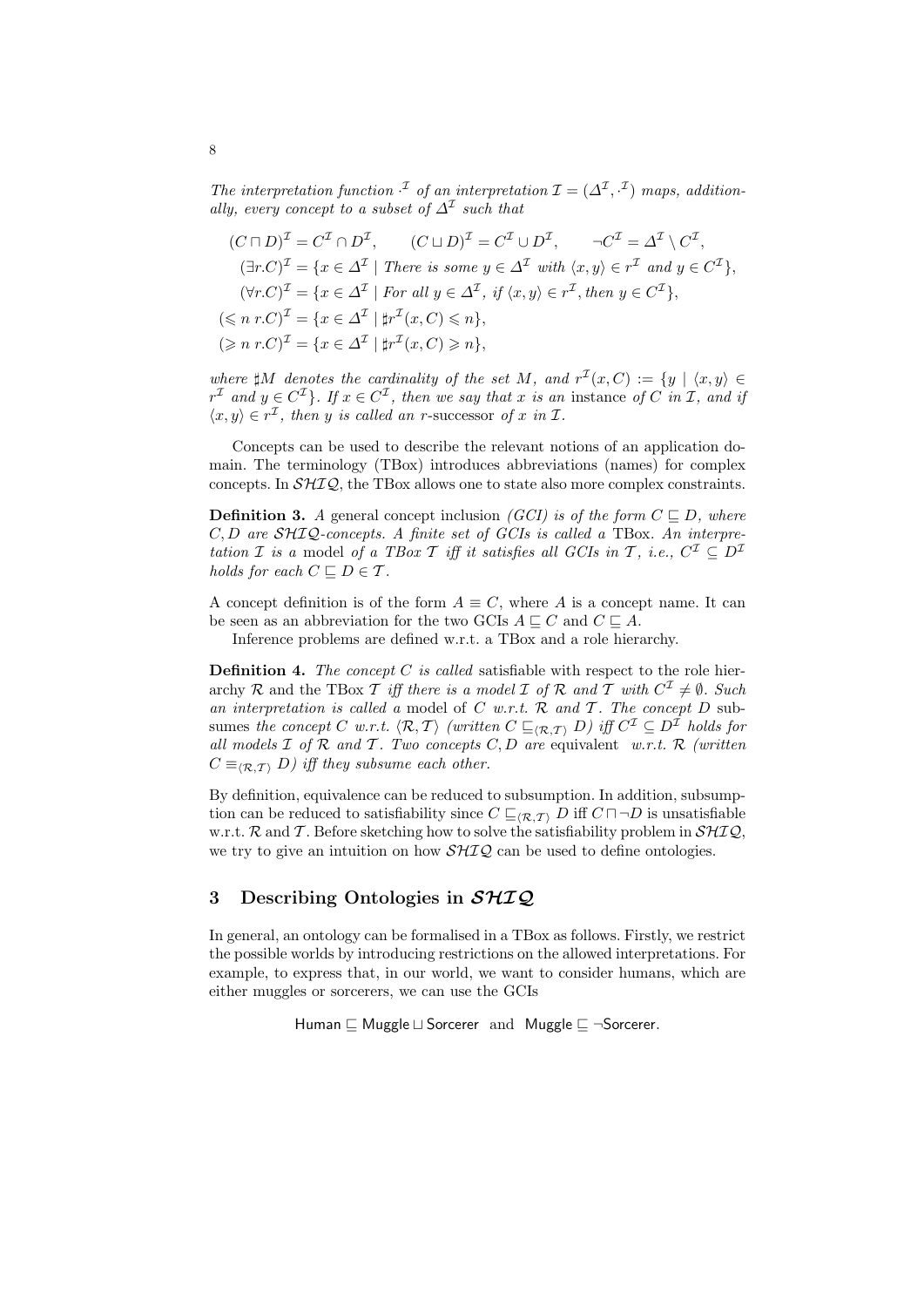Next, to express that humans have exactly two parents and that all parents and children of humans are human, we can use the following GCI:

Human  $\sqsubseteq \forall$ hasParent.Human  $\sqcap (\leqslant 2$  hasParent. $\top) \sqcap (\geqslant 2$  hasParent. $\top) \sqcap$ ∀hasParent<sup>−</sup>.Human,

where  $\top$  is an abbreviation for the top concept  $A \sqcup \neg A$ .

In addition, we consider the transitive role hasAncestor, and the role inclusion

### hasParent  $\sqsubset$  hasAncestor.

The next GCI expresses that humans having an ancestor that is a sorcerer are themselves sorcerers:

### Human  $\sqcap$  ∃hasAncestor.Sorcerer  $\sqsubseteq$  Sorcerer.

Secondly, we can define the relevant notions of our application domain using concept definitions. Recall that the concept definition  $A \equiv C$  stands for the two GCIs  $A \subseteq C$  and  $C \subseteq A$ . A concept name is called *defined* if it occurs on the left-hand side of a definition, and primitive otherwise.

We want our concept definitions to have definitional impact, i.e., the interpretation of the primitive concept and role names should uniquely determine the interpretation of the defined concept names. For this, the set of concept definitions together with the additional GCIs must satisfy three conditions:

- 1. There are no multiple definitions, i.e., each defined concept name must occur at most once as a left-hand side of a concept definition.
- 2. There are no cyclic definitions, i.e., no cyclic dependencies between the defined names in the set of concept definitions.<sup>2</sup>
- 3. The defined names do not occur in any of the additional GCIs.

In contrast to concept definitions, the GCIs in  $\mathcal{SHIQ}$  may well have cyclic dependencies between concept names. An example are the above GCIs describing humans.

As a simple example of a set of concept definitions satisfying the restrictions from above, we define the concepts grandparent and parent:<sup>3</sup>

```
Parent ≡ Human \Box ∃hasParent<sup>-</sup>.<sup>T</sup>,
Grandparent ≡ ∃hasParent−.Parent,
```
The TBox consisting of the above concept definitions and GCIs, together with the fact that hasAncestor is a transitive superrole of hasParent, implies the following subsumption relationship:

Grandparent  $\Box$  Sorcerer  $\Box$  ∃hasParent<sup>-</sup>.∃hasParent<sup>-</sup>.Sorcerer,

<sup>&</sup>lt;sup>2</sup> In order to give cyclic definitions definitional impact, one would need to use fixpoint semantics for them [64, 2].

<sup>&</sup>lt;sup>3</sup> In addition to the role hasParent, which relates children to their parents, we use the concept Parent, which describes all humans having children.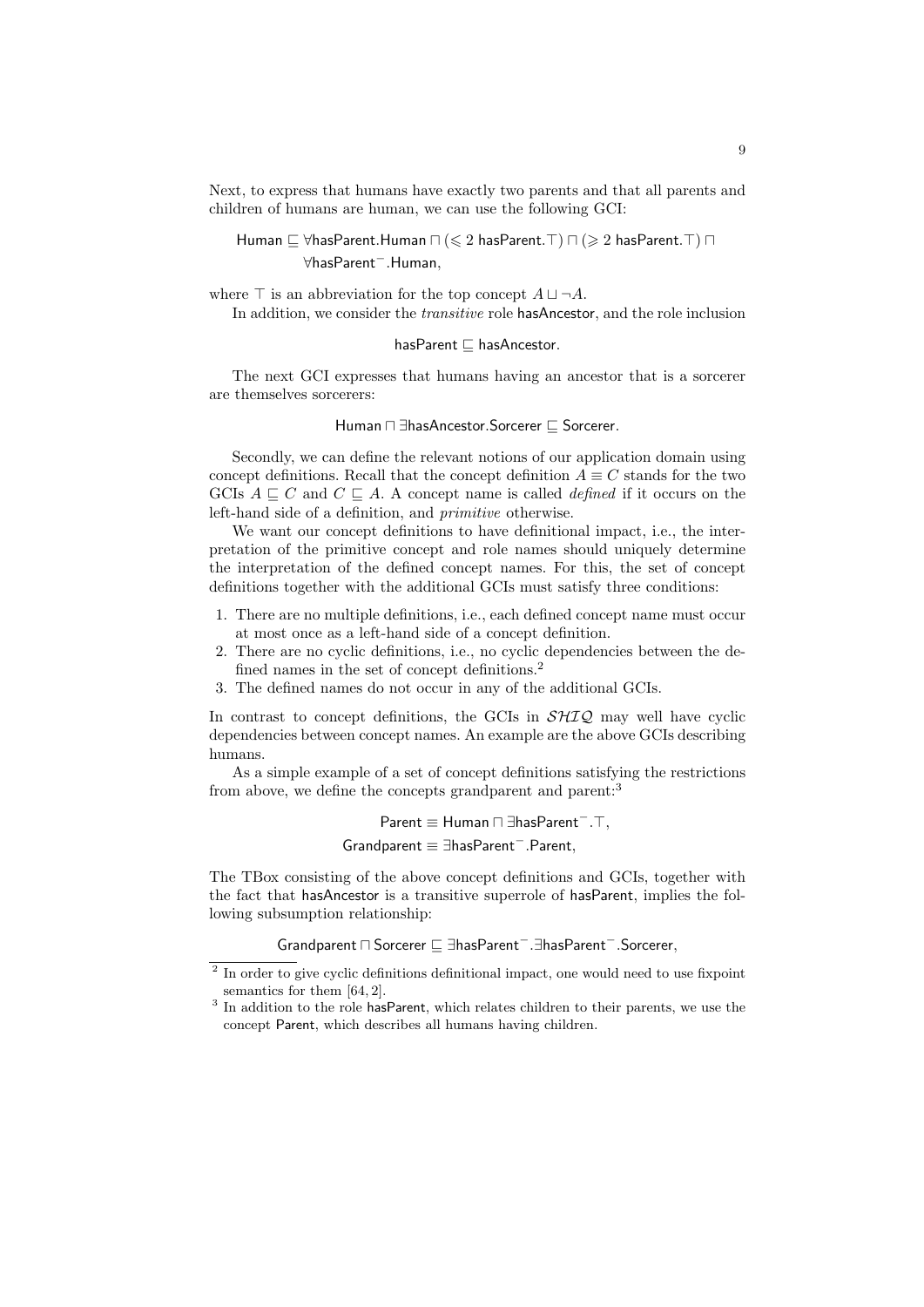i.e., grandparents that are sorcerers have a grandchild that is a sorcerer. Though this conclusion may sound reasonable given the assumptions, it requires quite some reasoning to obtain it. In particular, one must use the fact that hasAncestor (and thus also hasAncestor<sup>−</sup>) is transitive, that hasParent<sup>−</sup> is the inverse of hasParent, and that we have a GCI that says that children of humans are again humans.

To sum up, a  $\mathcal{SHIQ}\text{-}\text{TBox}$  can, on the one hand, axiomatize the basic notions of an application domain (the primitive concepts) by GCIs, transitivity statements, and role inclusions, in the sense that these statements restrict the possible interpretations of the basic notions. On the other hand, more complex notions (the defined concepts) can be introduced by concept definitions. Given an interpretation of the basic notions, the concept definitions uniquely determine the interpretation of the defined notions.

The taxonomy of such a TBox is then given by the subsumption hierarchy of the defined concepts. It can be computed using a subsumption algorithm for  $\mathcal{SHIQ}$  (see Section 5 below). The knowledge engineer can test whether the TBox captures her intuition by checking the satisfiability of the defined concepts (since it does not make sense to give a complex definition for the empty concept), and by checking whether their place in the taxonomy corresponds to their intuitive place. The expressive power of  $\mathcal{SHIQ}$  together with the fact that one can "verify" the TBox in the sense mentioned above is the main reason for  $\mathcal{SHIQ}$  being wellsuited as an ontology language [72, 37, 76].

# 4  $\mathcal{SHIQ}$  and DAML+OIL

As already discussed, DAML+OIL is a semantic web ontology language whose semantics can be defined via a translation into an expressive DL. This is not a coincidence—it was a design goal. The mapping allows DAML+OIL to exploit formal results from DL research (e.g., regarding the decidability and complexity of key inference problems) and use implemented DL reasoners (e.g., FaCT [50] and Racer [46]) in order to provide reasoning services for DAML+OIL applications.

DAML+OIL uses a syntax that is based on RDF (the Resource Description Framework), and thus suitable for the Semantic Web. The underlying model for RDF is a labelled directed graph where nodes are either resources or literals (currently literals are just strings, but it is planed to extend the language to support type data values, e.g., "integer 5"). The graph is defined by a set of triples, statements of the form (Subject, Property, Object), where Subject is a resource, Property is the edge label and Object is either a resource or a literal.

Everything describable by RDF is a resource; a resource may be named by a URI, but some resources (we will call them *anonymous resources*) may not be so named. A resource may be an entire Web page (identified by its URL), a part of a Web page (identified by its URL and an anchor), but also an object not accessible through the Web. A property is an attribute or relation used to describe a resource, and is also named by a URI. In practice, triples are written using a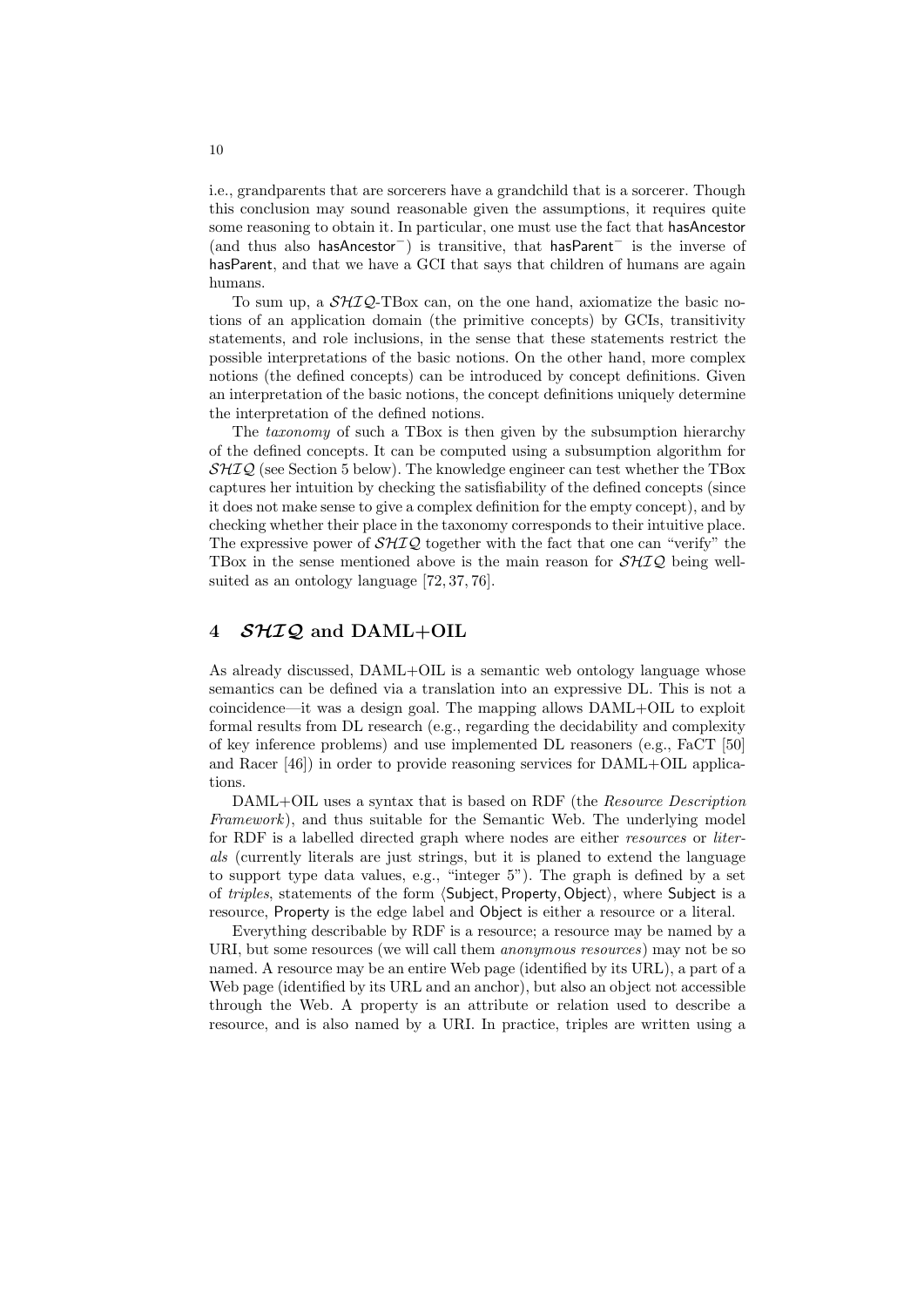standard XML serialisation of RDF triples (see http://www.w3.org/RDF/ for more details).

A DAML+OIL ontology can be seen to correspond to a DL TBox together with a role hierarchy, describing the domain in terms of *classes* (corresponding to concepts) and properties (corresponding to roles). An ontology consists of a set of axioms that assert, e.g., subsumption relationships between classes or properties. Asserting that an individual resource (a pair of resources) is an instance of a DAML+OIL class (property) is left to RDF, a task for which it is well suited.

As in a standard DLs, DAML+OIL classes may be names or expressions built up from simpler classes and properties using a variety of constructors. The set of constructors supported by DAML+OIL, along with the equivalent DL abstract syntax, is summarised in Figure  $1<sup>4</sup>$  The full XML serialisation of the RDF syntax is not shown as it is rather verbose, e.g., Human  $\Box$  Male would be written as

```
<daml:Class>
  <daml:intersectionOf rdf:parseType="daml:collection">
    <daml:Class rdf:about="#Human"/>
    <daml:Class rdf:about="#Male"/>
  </daml:intersectionOf>
</daml:Class>
```
while  $(2)$  has Child. Lawyer) would be written as

```
<daml:Restriction daml:minCardinalityQ="2">
  <daml:onProperty rdf:resource="#hasChild"/>
  <daml:hasClassQ rdf:resource="#Lawyer"/>
</daml:Restriction>
```
Prefixes such as daml: specify XML namespaces for resources, while rdf:parseType="daml:collection" is a DAML+OIL extension to RDF that provides a "shorthand" notation for lisp style lists defined using triples with the properties first and rest (it can be eliminated, but with a consequent increase in verbosity). E.g., the first example above consists of the triples  $\langle r_1,$  daml : intersectionOf,  $r_2$ ,  $\langle r_2,$  daml : first, Human),  $\langle r_2, r$ dfs : type, Class $\rangle$ ,  $\langle r_2,$  daml : rest,  $r_3\rangle$ , etc., where  $r_i$  is an anonymous resource, Human stands for a URI naming the resource "Human", and daml : intersectionOf, daml : first, daml : rest and rdfs : type stand for URIs naming the properties in question.

An important feature of DAML+OIL is that, besides "abstract" classes defined by the ontology, one can also use XML Schema *datatypes* (e.g., so called primitive datatypes such as string, decimal or float, as well as more complex derived datatypes such as integer sub-ranges) in hasClass, hasValue, and cardinality. E.g., the class Adult could be asserted to be equivalent to

<sup>&</sup>lt;sup>4</sup> In fact, there are a few additional constructors provided as "syntactic sugar", but all are trivially reducible to the ones described in Figure 1.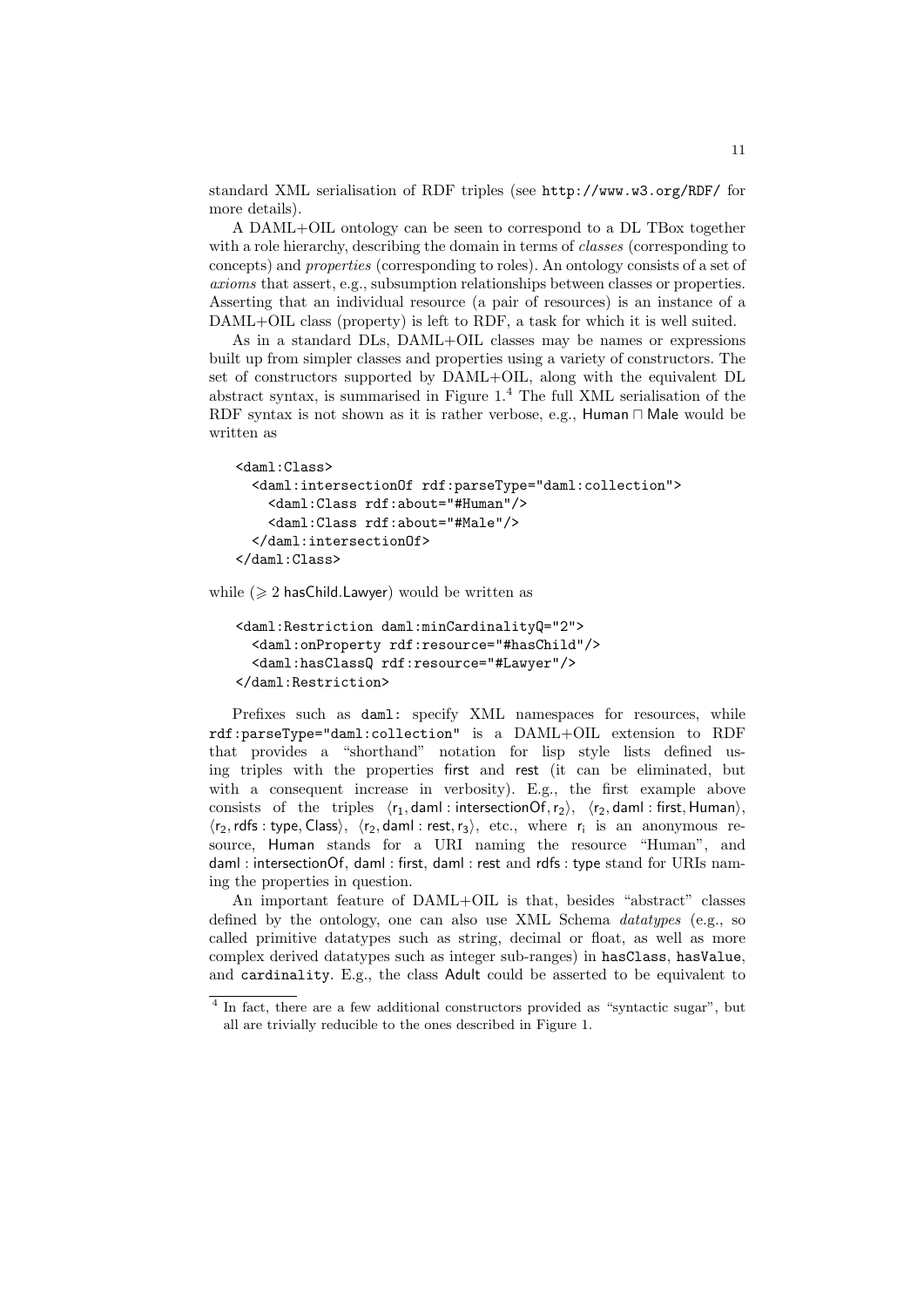| Constructor     | $DL$ Syntax          | Example                                               |
|-----------------|----------------------|-------------------------------------------------------|
| intersectionOf  |                      | $C_1 \sqcap \ldots \sqcap C_n$   Human $\sqcap$ Male  |
| unionOf         |                      | $C_1 \sqcup \ldots \sqcup C_n$ Doctor $\sqcup$ Lawyer |
| complementOf    | $\neg C$             | $\neg$ Male                                           |
| oneOf           | $\{x_1 \ldots x_n\}$ | $\{john, Mary\}$                                      |
| toClass         | $\forall P.C$        | ∀hasChild.Doctor                                      |
| hasClass        | $\exists r.C$        | ∃hasChild.Lawyer                                      |
| hasValue        | $\exists r.\{x\}$    | ∃citizenOf.{USA}                                      |
| minCardinalityQ | $(\geqslant n r.C)$  | $(2 2$ has Child. Lawyer)                             |
| maxCardinalityQ | $(\leqslant n r.C)$  | $(\leqslant 1$ has Child. Male)                       |
| inverseOf       |                      | $hasChild^-$                                          |

Fig. 1. DAML+OIL constructors

Person ⊓ ∃age.over17, where over17 is an XML Schema datatype based on decimal, but with the added restriction that values must be at least 18. Using a combination of XML Schema and RDF this could be written as:

```
<xsd:simpleType name="over17">
  <xsd:restriction base="xsd:positiveInteger">
  <xsd:minInclusive value="18"/>
  </xsd:restriction>
</xsd:simpleType>
<daml:Class rdf:ID="Adult">
 <daml:intersectionOf rdf:parseType="daml:collection">
    <daml:Class rdf:about="#Person"/>
    <daml:Restriction>
      <daml:onProperty rdf:resource="#age"/>
      <daml:hasClass rdf:resource="#over17"/>
    </daml:Restriction>
  </daml:intersectionOf>
</daml:Class>
```
As already mentioned, a DAML+OIL ontology consists of a set of axioms. Figure 2 summarises the axioms supported by DAML+OIL. These axioms make it possible to assert subsumption or equivalence with respect to classes or properties, the disjointness of classes, the equivalence or non-equivalence of individuals (resources), and various properties of properties. DAML+OIL also allows properties of properties (i.e., DL roles) to be asserted. In particular, it is possible to assert that a property is unique (i.e., functional), unambiguous (i.e., its inverse is functional) or transitive.

This shows that, except for individuals and datatypes, the constructors and axioms of DAML+OIL can be translated into  $\mathcal{SHIQ}$ . In fact, DAML+OIL is equivalent to the extension of  $\mathcal{SHIQ}$  with nominals (i.e., individuals) and a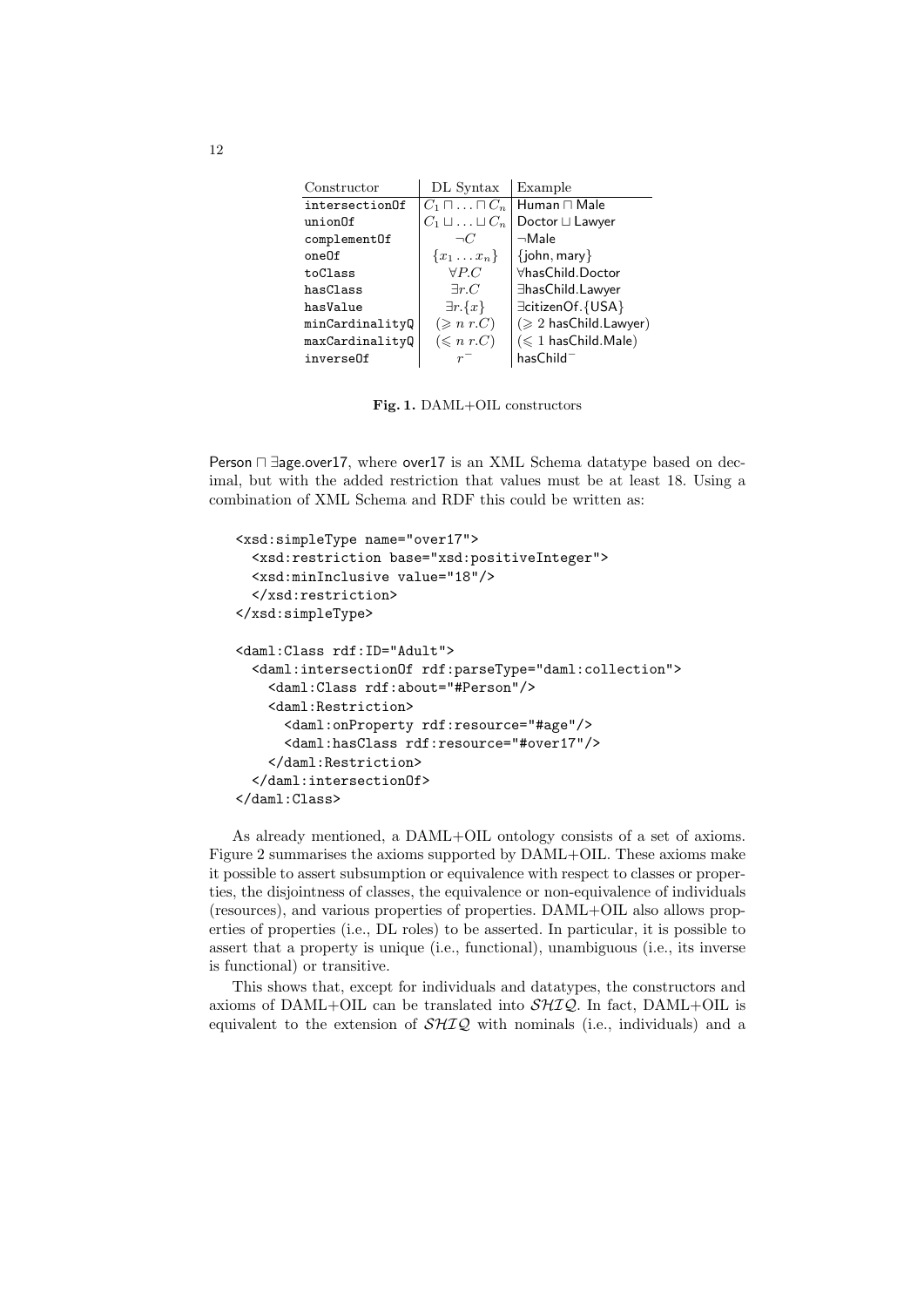| Axiom                   | DL Syntax                                     | Example                                                      |
|-------------------------|-----------------------------------------------|--------------------------------------------------------------|
| subClassOf              | $C_1 \sqsubset C_2$                           | Human $\sqsubseteq$ Animal $\sqcap$ Biped                    |
| sameClassAs             | $C_1 \equiv C_2$                              | $Man \equiv Human \sqcap Male$                               |
| subPropertyOf           | $P_1 \sqsubset P_2$                           | hasDaughter $\sqsubset$ hasChild                             |
| samePropertyAs          | $P_1 \equiv P_2$                              | $cost \equiv price$                                          |
| disjointWith            | $C_1 \sqsubset \neg C_2$                      | Male $\Box \neg$ Female                                      |
| sameIndividualAs        | ${x_1} \equiv {x_2}$                          | ${President_Bush} \equiv {G.W_Bush}$                         |
| differentIndividualFrom | ${x_1}\subseteq \neg {x_2}$                   | $\{\mathsf{John}\} \sqsubseteq \neg \{\mathsf{peter}\}$      |
| transitiveProperty      | $P \in \mathbf{R}_+$                          | has $\mathsf{Ancestor}^+ \in \mathbf{R}_+$                   |
| uniqueProperty          | $T \subseteq (\leqslant 1 P.T)$               | $\top \sqsubseteq (\leq 1$ has Mother. $\top)$               |
| unambiguousProperty     | $\top \sqsubseteq (\leqslant 1 P^{-} . \top)$ | $\top \sqsubseteq (\leqslant 1 \text{ isMotherOf}^{-}.\top)$ |

Fig. 2. DAML+OIL axioms

simple form of so-called concrete domains [5]. This extension will be discussed in Section 6.

# 5 Reasoning in SHIQ

Reasoning in  $\mathcal{SHIO}$  means deciding satisfiability and subsumption of  $\mathcal{SHIO}$ concepts w.r.t. TBoxes (i.e., sets of general concept inclusions) and role hierarchies. As shown in Section 2, subsumption can be reduced (in linear time) to satisfiability. In addition, since  $\mathcal{SHIQ}$  allows for both subroles and transitive roles, TBoxes can be internalized, i.e., satisfiability w.r.t. a TBox and a role hierarchy can be reduced to satisfiability w.r.t. the empty TBox and a role hierarchy. In principle, this is achieved by introducing a (new) transitive superrole  $u$  of all roles occurring in the TBox  $\mathcal T$  and the concept  $C_0$  to be tested for satisfiability. Then we extend  $C_0$  to the concept

$$
\widehat{C}_0 := C_0 \sqcap \bigcap_{C \sqsubseteq D \in \mathcal{T}} (\neg C \sqcup D) \sqcap \forall u. (\neg C \sqcup D).
$$

We can then show that  $\widehat{C}_0$  is satisfiable w.r.t. the extended role hierarchy iff the original concept  $C_0$  is satisfiable w.r.t. the TBox  $\mathcal T$  and the original role hierarchy [1, 73, 3, 53].

Consequently, it is sufficient to design an algorithm that can decide satisfiability of SHIQ-concepts w.r.t. role hierarchies and transitive roles. This problem is known to be ExpTime-complete [77]. In fact, ExpTime-hardness can be shown by an easy adaptation of the ExpTime-hardness proof for satisfiability in propositional dynamic logic [38]. Using automata-based techniques, Tobies [77] shows that satisfiability of  $\mathcal{SHIQ}$ -concepts w.r.t. role hierarchies is indeed decidable within exponential time.

In the remainder of this section, we sketch a tableau-based decision procedure for this problem. This procedure, which is described in more detail in [53], runs in worst case nondeterministic double exponential time. However, according to the current state of the art, this procedures is more practical than the ExpTime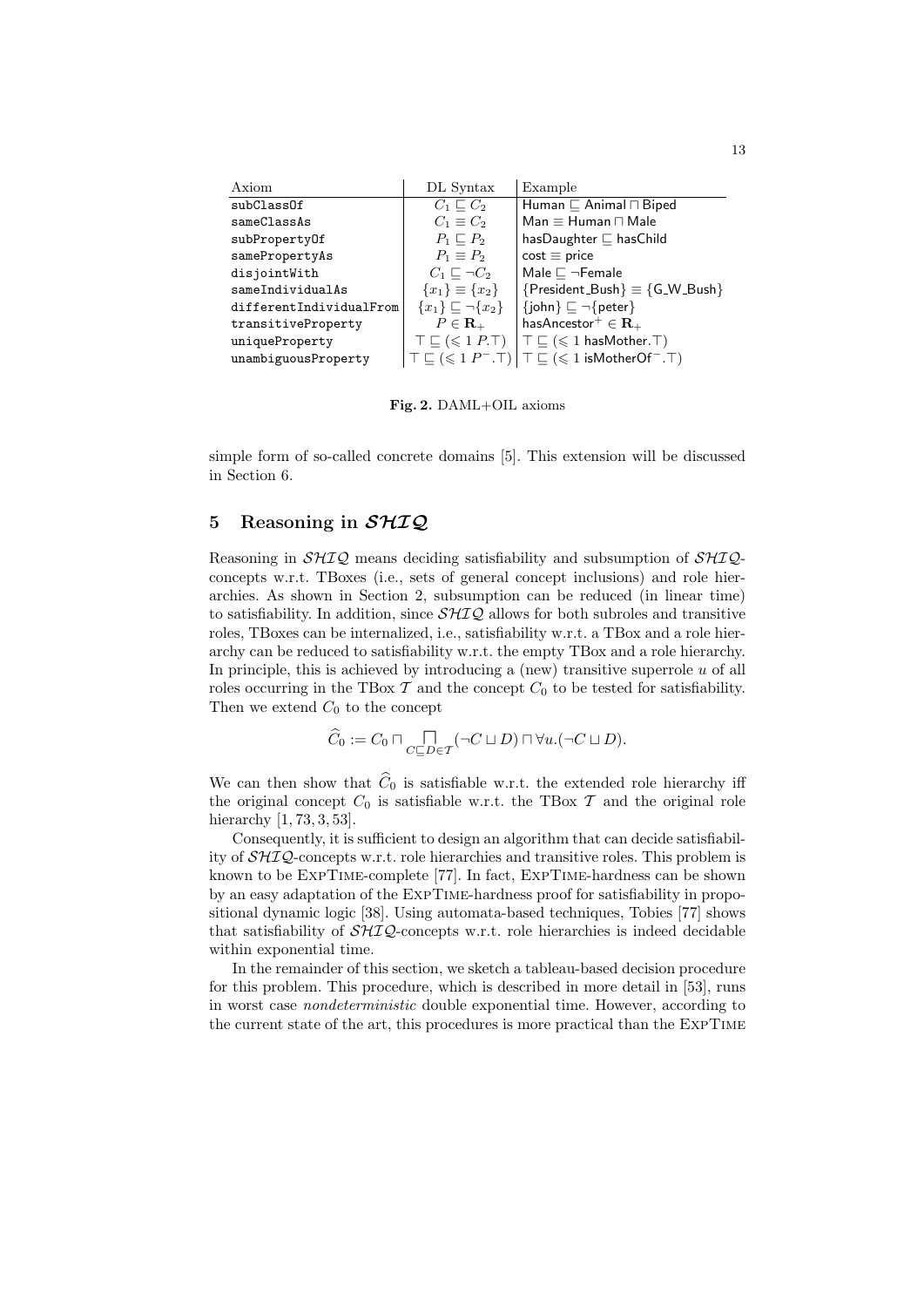automata-based procedure in [77]. In fact, it is the basis for the highly optimised implementation of the DL system FaCT [51].

When started with a  $\mathcal{SHIQ}$ -concept  $C_0$ , a role hierarchy  $\mathcal{R}$ , and information on which roles are transitive, this algorithm tries to construct a model of  $C_0$ w.r.t. R. Since  $\mathcal{SHTQ}$  has a so-called tree model property, we can assume that this model has the form of an infinite tree. If we want to obtain a decision procedure, we can only construct a finite tree representing the infinite one (if a (tree) model exists at all). This can be done such that the finite representation can be *unravelled* into an infinite tree model  $\mathcal I$  of  $C_0$  w.r.t.  $\mathcal R$ . In the finite tree representing this model, a node x corresponds to an individual  $\pi(x) \in \Delta^{\mathcal{I}}$ , and we label each node with the set of concepts  $\mathcal{L}(x)$  that  $\pi(x)$  is supposed to be an instance of. Similary, edges represent role-successor relationships, and an edge between x and y is labelled with the roles supposed to connect x and y. The algorithm either stops with a finite representation of a tree model, or with a clash, i.e., an obvious inconsistency, such as  $\{C, \neg C\} \subseteq \mathcal{L}(x)$ . It answers " $C_0$  is satisfiable w.r.t.  $\mathcal{R}^n$  in the former case, and " $C_0$  is unsatisfiable w.r.t.  $\mathcal{R}^n$  in the latter.

The algorithm is initialised with the tree consisting of a single node  $x$  labelled with  $\mathcal{L}(x) = \{C_0\}$ . Then it applies so-called *completion rules*, which break down the concepts in the node labels syntactically, thus inferring new constraints for the given node, and then extend the tree according to these constraints. For example, if  $C_1 \sqcap C_2 \in \mathcal{L}(x)$ , then the  $\sqcap$ -rule adds both  $C_1$  and  $C_2$  to  $\mathcal{L}(x)$ . The  $\geq$ -rule generates *n* new *r*-successor nodes  $y_1, \ldots, y_n$  of *x* with  $\mathcal{L}(y_i) = \{C\}$  if  $(\geqslant n r.C) \in \mathcal{L}(x)$  and x does not yet have n distinct r-successors with C in their label. In addition, it asserts that these new successors must remain distinct (i.e., cannot be identified in later steps of the algorithm). Other rules are more complicated, and a complete description of this algorithm goes beyond the scope of this paper. However, we would like to point out two issues that make reasoning in  $\mathcal{SHTQ}$  considerably harder than in less expressive DLs.

First, qualified number restriction are harder to handle than the unqualified ones used in most early DL systems. Let us illustrate this by an example. Assume that the algorithm has generated a node x with  $(\leq 1 \text{ hasChild}.\top) \in \mathcal{L}(x)$ , and that this node has two has Child-successors  $y_1, y_2$  (i.e., two edges labeled with hasChild leading to the nodes  $y_1, y_2$ ). In order to satisfy the number restriction  $(\leq 1$  has Child.<sup> $\top$ </sup>) for x, the algorithm identifies node y<sub>1</sub> with node y<sub>2</sub> (unless these nodes were asserted to be distinct, in which case we have a clash). Now assume that we still have a node x with two has Child-successors  $y_1, y_2$ , but the label of x contains a qualified number restriction like  $(\leq 2$  has Child. Parent). The naive idea [78] would be to check the labels of  $y_1$  and  $y_2$  whether they contain Parent, and identify  $y_1$  and  $y_2$  only if both contain this concept. However, this is not correct since, in the model I constructed from the tree,  $\pi(y_i)$  may well belong to Parent<sup> $I$ </sup> even if this concept does not belong to the label of x. The first correct algorithm that can handle qualified number restrictions was proposed in [49]. The main idea is to introduce a so-called choose-rule. In our example, this rule would (nondeterministically) choose whether  $y_i$  is supposed to belong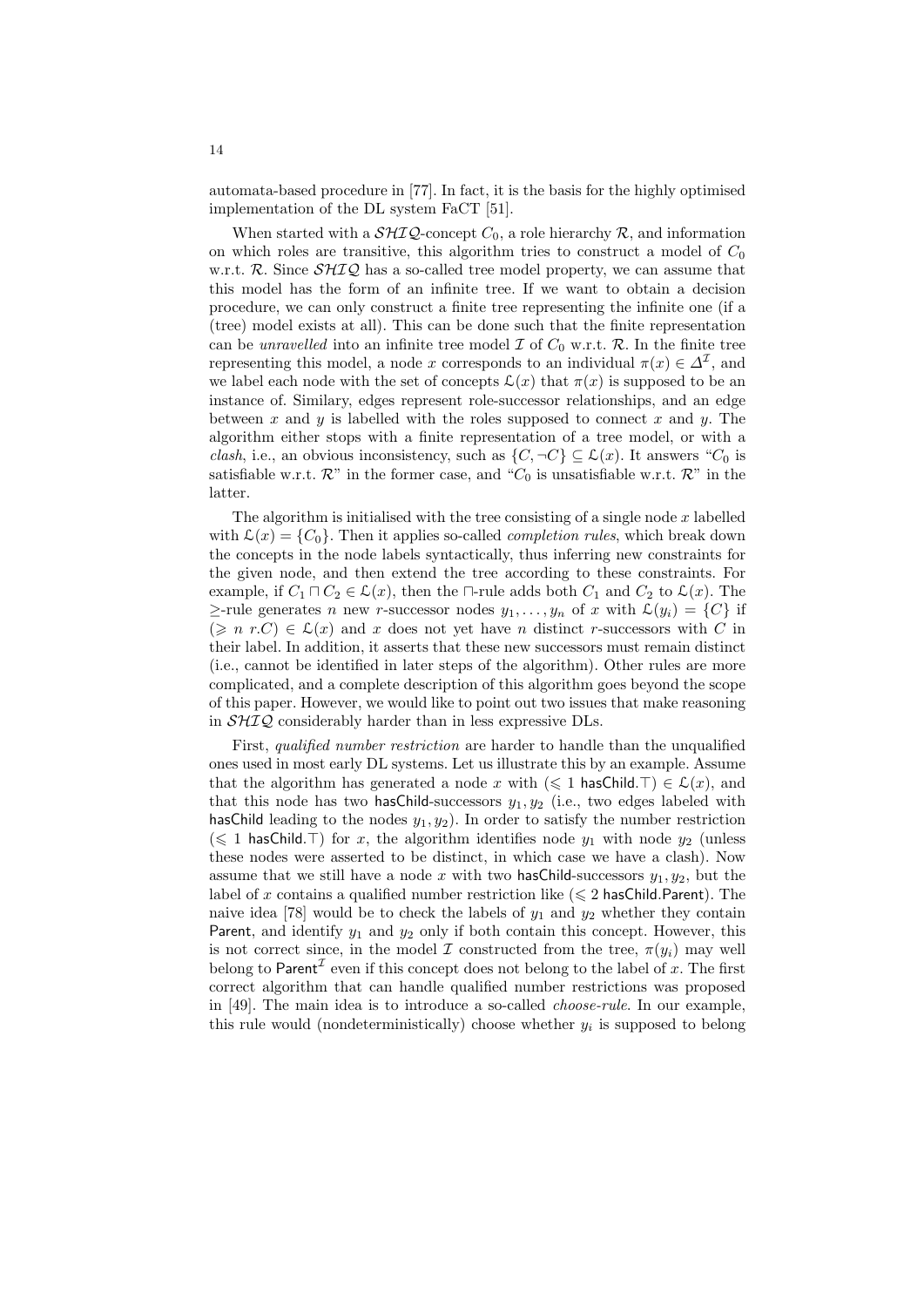to Parent or ¬Parent, and correspondingly extend its label. Together with the choose rule, the above naive identification rule is in fact correct.

Second, in the presence of transitive roles, guaranteeing termination of the algorithm is a non-trivial task [47, 71]. If  $\forall r.C \in \mathcal{L}(x)$  for a transitive role r, then not only must we add C to the label of any r-successor y of x, but also  $\forall r.C$ . This ensures that, even over an "r-chain"

$$
x \xrightarrow{r} y \xrightarrow{r} y_1 \xrightarrow{r} y_2 \xrightarrow{r} \dots \xrightarrow{r} y_n
$$

we get indeed  $C \in \mathcal{L}(y_n)$ . This is necessary since, in the model constructed from the tree generated by the algorithm, have

$$
(\pi(x), \pi(y)), (\pi(y), \pi(y_1)), \ldots, (\pi(y_{n-1}), \pi(y_n)) \in r^{\mathcal{I}},
$$

and thus the transitivity of  $r^{\mathcal{I}}$  requires that also  $(\pi(x), \pi(y_n)) \in r^{\mathcal{I}}$ , and thus the value restriction on x applies to  $y_n$  as well. Propagating  $\forall r.C$  over r-edges makes sure that this is taken care of. However, it also might lead to nontermination. For example, consider the concept  $\exists r.A \sqcap \forall r.\exists r.A$  where r is a transitive role. It is easy to see that the algorithm then generates an infinite chain of nodes with label  $\{A, \forall r \exists r.A, \exists r.A\}$ . To prevent this looping and ensure termination, we use a cycle-detection mechanism called *blocking*: if the labels of a node  $x$ and one of its ancestors coincide, we "block" the application of rules to  $x$ . The blocking condition must be formulated such that, whenever blocking occurs, we can "unravel" the blocked (finite) path into an infinite path in the model to be constructed. In description logics, blocking was first employed in [8] in the context of an algorithm that can handle GCIs, and was the improved on in [4, 23, 9. In  $\mathcal{SHTQ}$ , the blocking condition is rather complicated since the combination of transitive and inverse roles  $r^-$  with number restrictions requires a rather advanced form of unravelling [53]. In fact, this combination of constructors is responsible for the fact that, unlike most DLs considered in the literature,  $\mathcal{SHTQ}$ does not have the finite model property, i.e., there are satisfiable  $\mathcal{SHIQ}$ -concepts that are only satisfiable in infinite interpretations.

## 6 Extensions and variants of  $\mathcal{SHIQ}$

As mentioned in Section 4, the ontology language DAML+OIL is a syntactic variant of  $\mathcal{SHIQ}$  extended with nominals (i.e., concepts  $\{x_1\}$  representing a singleton set consisting of one individual) and concrete datatypes (like a concept representing all integers between 4 and 17). In this section, we discuss the consequences of these extensions on the reasoning problems in  $\mathcal{SHIQ}$ .

Concrete datatypes, as available in DAML+OIL, are a very restricted form of so-called concrete domains [5]. For example, using the concrete domain of all nonnegative integers equipped with the  $\lt$  predicate, a (functional) role age relating (abstract) individuals to their (concrete) age, and a (functional) subrole father of hasParent, the following axiom states that children are younger than their fathers:

Animal  $\Box$  (age  $\lt$  father  $\circ$  age).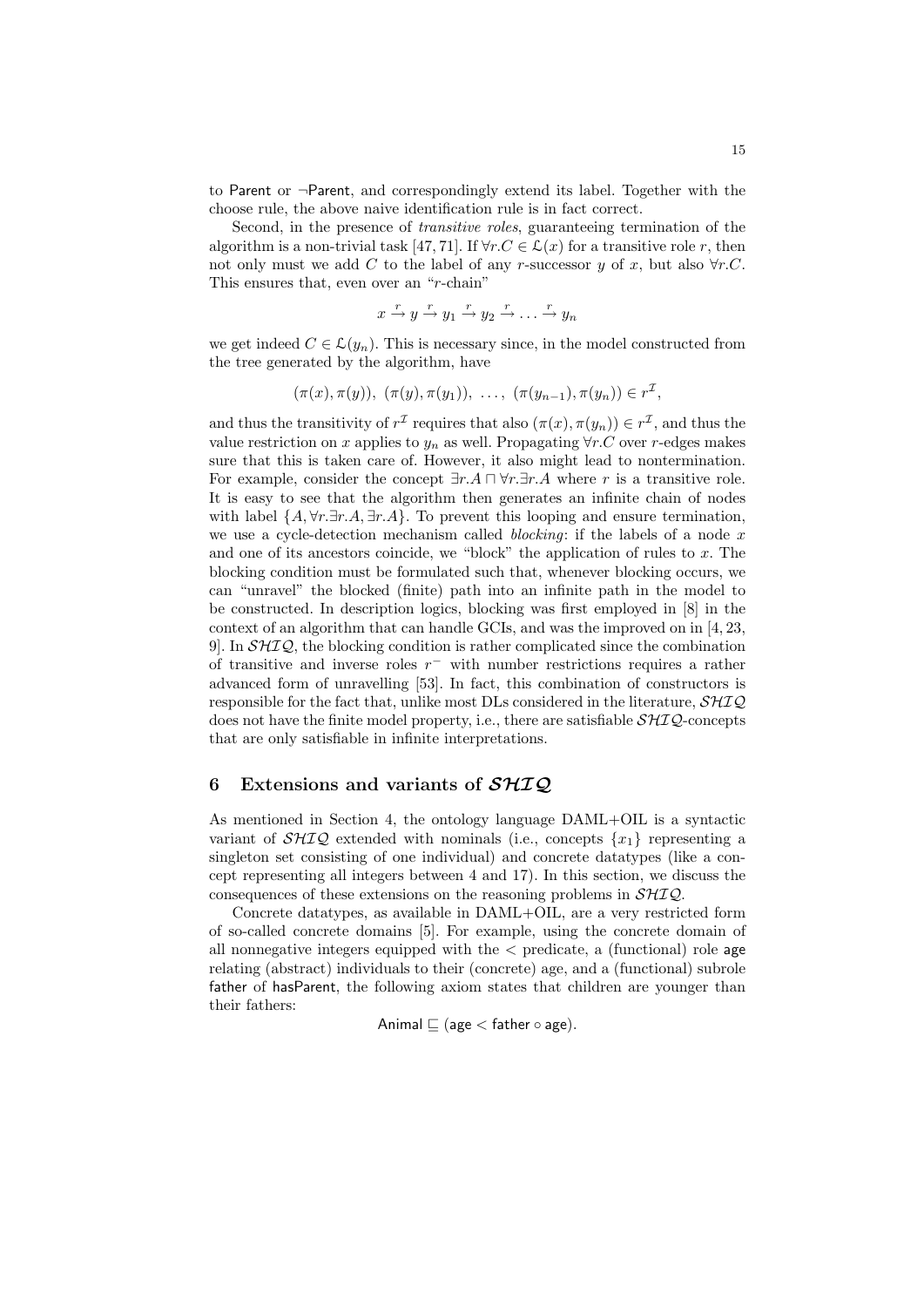Extending expressive DLs with concrete domains may easily lead to undecidability [10, 59]. However, DAML+OIL provides only a very limited form of concrete domains. In particular, the concrete domain must not allow for predicates of arity greater than 1 (like < in our example), and the predicate restrictions must not contain role chains (like father  $\circ$  age in our example). In [67], decidability of SHIQ extended with a slightly more general type of concrete domains is shown.

Concerning nominals, things become a bit more complicated. Firstly, it can be shown that  $\mathcal{SHIQ}$  extended with nominals is a fragment of C2, the twovariable fragment of first order logic with counting quantifiers [39, 65, 77]. Thus, satisfiability and subsumption are decidable in NExpTime. This is optimal since the problem is also NExpTime-hard [77]. Roughly speaking, the combination of GCIs (or transitive roles and role hierarchies), inverse roles, and number restrictions with nominals is responsible for this leap in complexity (from ExpTime for  $\mathcal{SHQ}$  to NEXPTIME). To the best of our knowledge, no "practicable" decision procedure for  $\mathcal{SHIQ}$  with nominals has been described until now. With "practicable" we mean an algorithm that can be implemented with reasonable effort and can be optimized such that it behaves well in practice (which is the case for the algorithm for  $\mathcal{SHIQ}$  implemented in FACT).

# 7 Conclusion

The emphasis in DL research on a formal, logic-based semantics and a thorough investigation of the basic reasoning problems, together with the availability of highly optimized systems for very expressive DLs, makes this family of knowledge representation formalisms an ideal starting point for defining ontology languages for the Semantic Web. The reasoning services required to support the construction, integration, and evolution of high quality ontologies are provided by state-of-the-art DL systems for very expressive languages.

To be used in practice, these languages will, however, also need DL-based tools that further support knowledge acquisition (i.e., building ontologies), maintenance (i.e., evolution of ontologies), and integration and inter-operation of ontologies. First steps in this direction have already been taken. For example, OilEd [14] is a tool that supports the development of  $OIL<sup>5</sup>$  and  $DAML+OIL$  ontologies, and ICom is a tool that supports the design and integration of entity-relationship and UML diagrams. On a more fundamental level, so-called non-standard inferences that support building and maintaining knowledge bases (like computing least common subsumers, unification, and matching) are now an important topic of DL research [12, 13, 11, 58]. All these efforts aim at supporting users that are not DL-experts in building and maintaining DL knowledge bases.

<sup>5</sup> OIL is a fragment of DAML+OIL.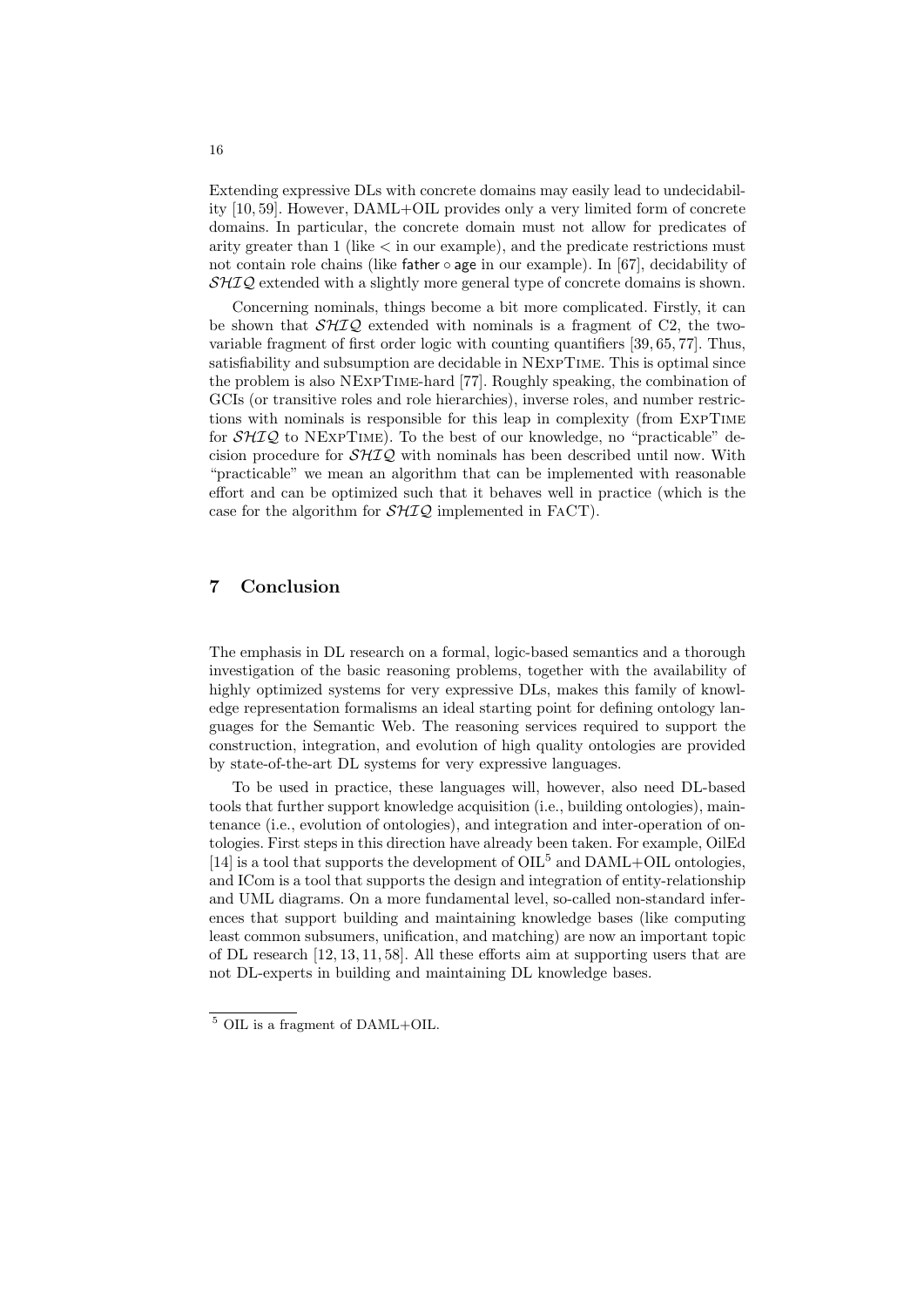# References

- 1. F. Baader. Augmenting concept languages by transitive closure of roles: An alternative to terminological cycles. In Proc. of the 12th Int. Joint Conf. on Artificial Intelligence (IJCAI-91), 1991.
- 2. F. Baader. Using automata theory for characterizing the semantics of terminological cycles. Annals of Mathematics and Artificial Intelligence, 18(2–4):175–219, 1996.
- 3. F. Baader, H.-J. Bürckert, B. Nebel, W. Nutt, and G. Smolka. On the expressivity of feature logics with negation, functional uncertainty, and sort equations. Journal of Logic, Language and Information, 2:1–18, 1993.
- 4. F. Baader, H.-J. Bürkert, B. Hollunder, W. Nutt, and J. H. Siekmann. Concept logics. In John W. Lloyd, editor, Computational Logics, Symposium Proceedings, pages 177–201. Springer-Verlag, 1990.
- 5. F. Baader and P. Hanschke. A schema for integrating concrete domains into concept languages. In Proc. of the 12th Int. Joint Conf. on Artificial Intelligence (IJCAI-91), pages 452–457, Sydney, 1991.
- 6. F. Baader and B. Hollunder. A terminological knowledge representation system with complete inference algorithm. In *Proc. of the Workshop on Processing Declar*ative Knowledge, PDK-91, volume 567 of Lecture Notes In Artificial Intelligence, pages 67–86. Springer-Verlag, 1991.
- 7. F. Baader and U. Sattler. An overview of tableau algorithms for description logics. Studia Logica, 2001. To appear. An abridged version appeared in Tableaux 2000, volume 1847 of LNAI, 2000. Springer-Verlag.
- 8. F. Baader. Augmenting concept languages by transitive closure of roles: An alternative to terminological cycles. In Proc. of the 12th Int. Joint Conf. on Artificial Intelligence (IJCAI-91), 1991.
- 9. F. Baader, M. Buchheit, and B. Hollunder. Cardinality restrictions on concepts. Artificial Intelligence Journal, 88(1–2):195–213, 1996.
- 10. F. Baader and P. Hanschke. Extensions of concept languages for a mechanical engineering application. In Proc. of the 16th German AI-Conference, GWAI-92, volume 671 of Lecture Notes in Computer Science, pages 132–143, Bonn, Germany, 1992. Springer-Verlag.
- 11. F. Baader, R. K¨usters, A. Borgida, and D. L. McGuinness. Matching in description logics. Journal of Logic and Computation, 9(3):411–447, 1999.
- 12. F. Baader, R. K¨usters, and R. Molitor. Computing least common subsumers in description logics with existential restrictions. In Proc. of the 16th Int. Joint Conf. on Artificial Intelligence (IJCAI-99), pages 96–101, 1999.
- 13. F. Baader and P. Narendran. Unification of concepts terms in description logics. J. of Symbolic Computation, 31(3):277–305, 2001.
- 14. S. Bechhofer, I. Horrocks, C. Goble, and R. Stevens. OilEd: a reason-able ontology editor for the semantic web. In Proc. of the 2001 Description Logic Workshop (DL 2001), pages 1-9. CEUR (http://SunSITE.Informatik.RWTH-Aachen. DE/Publications/CEUR-WS/), 2001.
- 15. T. Berners-Lee, J. Hendler, and O. Lassila. The semantic Web. Scientific American, 284(5):34–43, 2001.
- 16. A. Borgida. On the relative expressive power of Description Logics and Predicate Calculus. To appear in Artificial Intelligence, 1996.
- 17. R. J. Brachman. "reducing" CLASSIC to practice: Knowledge representation meets reality. In Proc. of the 3rd Int. Conf. on the Principles of Knowledge Representation and Reasoning (KR-92), pages 247–258. Morgan Kaufmann, Los Altos, 1992.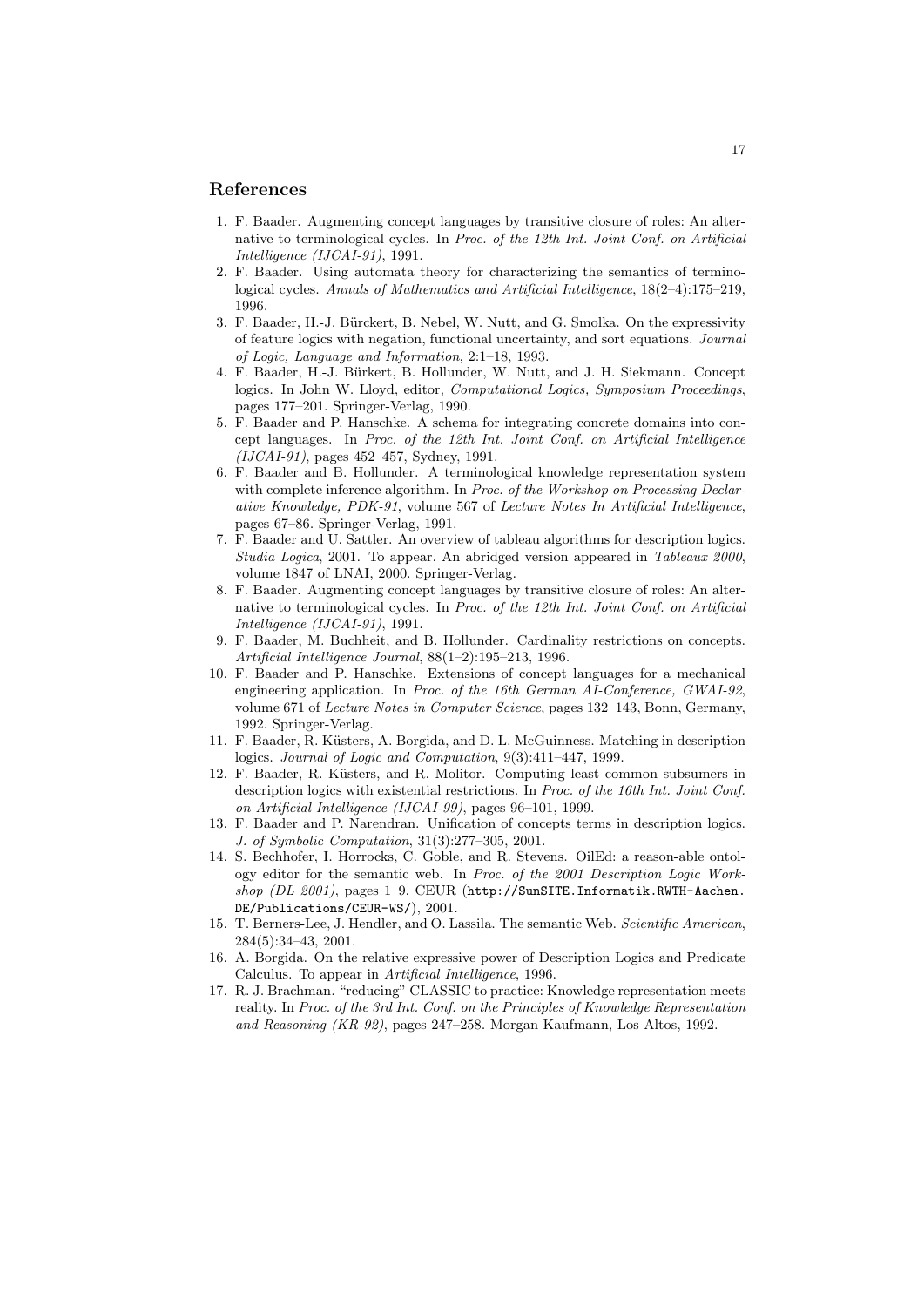- 18. R. J. Brachman and H. J. Levesque. The tractability of subsumption in framebased description languages. In Proc. of the 4th Nat. Conf. on Artificial Intelligence (AAAI-84), pages 34–37, 1984.
- 19. R. J. Brachman and J. G. Schmolze. An overview of the KL-ONE knowledge representation system. Cognitive Science, 9(2):171–216, 1985.
- 20. P. Bresciani, E. Franconi, and S. Tessaris. Implementing and testing expressive description logics: Preliminary report. In Proc. of the 1995 Description Logic Workshop (DL'95), pages 131–139, 1995.
- 21. M. Buchheit, F. M. Donini, W. Nutt, and A. Schaerf. Terminological systems revisited: Terminology = schema + views. In Proc. of the 12th Nat. Conf. on Artificial Intelligence (AAAI-94), pages 199–204, Seattle (USA), 1994.
- 22. M. Buchheit, F. M. Donini, W. Nutt, and A. Schaerf. A refined architecture for terminological systems: Terminology  $=$  schema  $+$  views. Artificial Intelligence Journal, 99(2):209–260, 1998.
- 23. M. Buchheit, F. M. Donini, and A. Schaerf. Decidable reasoning in terminological knowledge representation systems. Journal of Artificial Intelligence Research, 1:109–138, 1993.
- 24. D. Calvanese, G. De Giacomo, M. Lenzerini, and D. Nardi. Reasoning in expressive description logics. In A. Robinson and A. Voronkov, editors, Handbook of Automated Reasoning. Elsevier Science Publishers (North-Holland), Amsterdam, 1999.
- 25. D. Calvanese, G. De Giacomo, and M. Lenzerini. On the decidability of query containment under constraints. In Proc. of the Seventeenth ACM SIGACT SIGMOD Sym. on Principles of Database Systems (PODS-98), pages 149–158, 1998.
- 26. D. Calvanese, G. De Giacomo, M. Lenzerini, D. Nardi, and R. Rosati. Description logic framework for information integration. In Proc. of the 6th Int. Conf. on the Principles of Knowledge Representation and Reasoning (KR-98), pages 2–13, 1998.
- 27. DAML language home page (http://www.daml.org/language/).
- 28. G. De Giacomo. Decidability of Class-Based Knowledge Representation Formalisms. PhD thesis, Dipartimento di Informatica e Sistemistica, Università di Roma "La Sapienza", 1995.
- 29. G. De Giacomo and M. Lenzerini. Boosting the correspondence between description logics and propositional dynamic logics. In Proc. of the 12th Nat. Conf. on Artificial Intelligence (AAAI-94), pages 205–212. AAAI Press/The MIT Press, 1994.
- 30. G. De Giacomo and M. Lenzerini. Concept language with number restrictions and fixpoints, and its relationship with  $\mu$ -calculus. In *Proc. of the 11th European Conf.* on Artificial Intelligence (ECAI-94), pages 411–415, 1994.
- 31. G. De Giacomo and M. Lenzerini. TBox and ABox reasoning in expressive description logics. In Luigia C. Aiello, John Doyle, and Stuart C. Shapiro, editors, Proc. of the 5th Int. Conf. on the Principles of Knowledge Representation and Reasoning  $(KR-96)$ , pages 316–327. Morgan Kaufmann, Los Altos, 1996.
- 32. F. Donini, M. Lenzerini, D. Nardi, and W. Nutt. The complexity of concept languages. In Proc. of the 2nd Int. Conf. on the Principles of Knowledge Representation and Reasoning (KR-91), Boston, MA, USA, 1991.
- 33. F. M. Donini, M. Lenzerini, D. Nardi, and W. Nutt. Tractable concept languages. In Proc. of the 12th Int. Joint Conf. on Artificial Intelligence (IJCAI-91), pages 458–463, Sydney, 1991.
- 34. F. M. Donini, B. Hollunder, M. Lenzerini, A. M. Spaccamela, D. Nardi, and W. Nutt. The complexity of existential quantification in concept languages. Artificial Intelligence Journal, 2–3:309–327, 1992.

18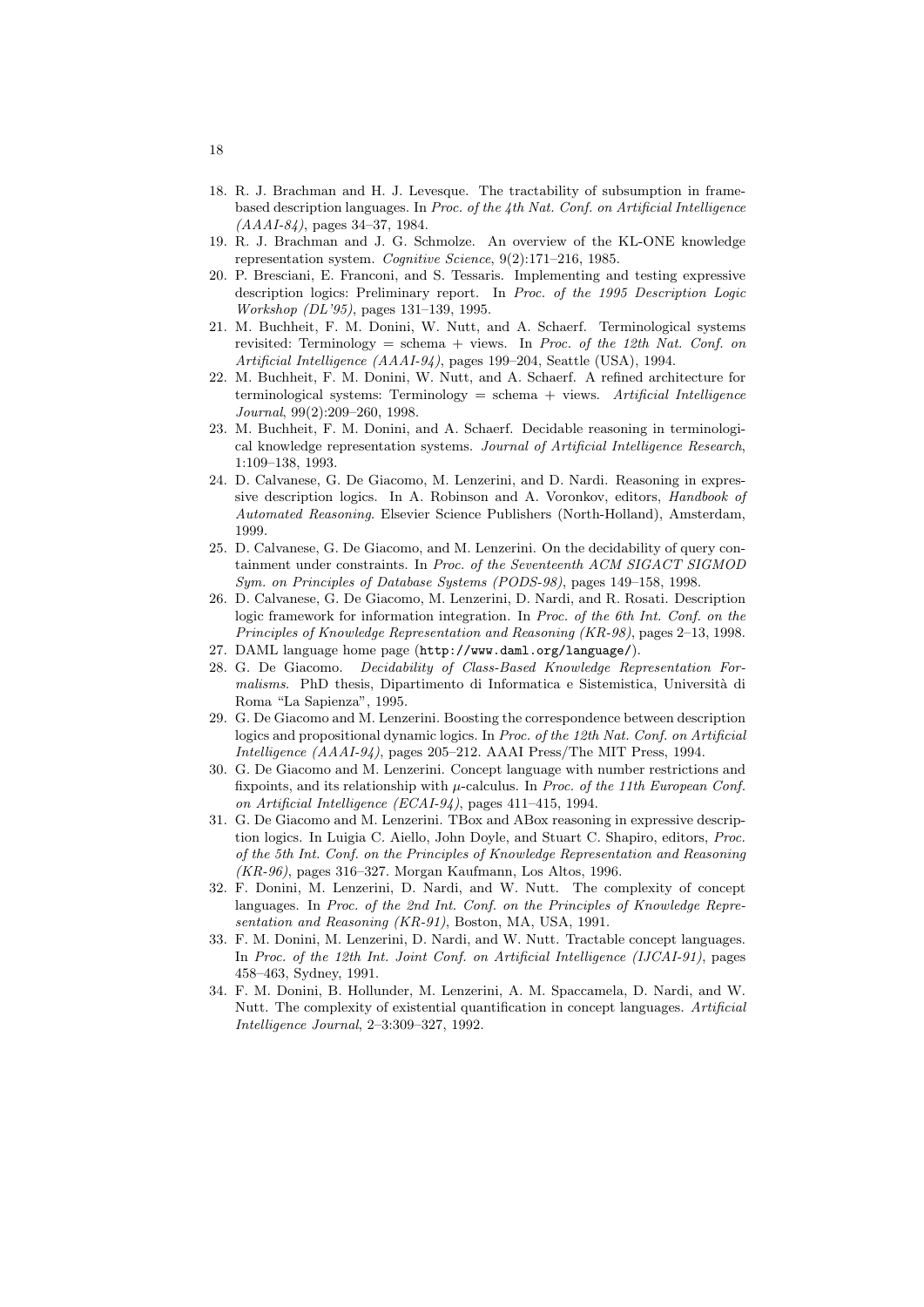- 35. J. Doyle and R. S. Patil. Two theses of knowledge representation: Language restrictions, taxonomic classification, and the utility of representation services. Artificial Intelligence Journal, 48:261–297, 1991.
- 36. D. Fensel, F. van Harmelen, I. Horrocks, D. McGuinness, and P. F. Patel-Schneider. OIL: An ontology infrastructure for the semantic web. IEEE Intelligent Systems, 16(2):38–45, 2001.
- 37. D. Fensel, F. van Harmelen, M. Klein, H. Akkermans, J. Broekstra, C. Fluit, J. van der Meer, H.-P. Schnurr, R. Studer, J. Hughes, U. Krohn, J. Davies, R. Engels, B. Bremdal, F. Ygge, T. Lau, B. Novotny, U. Reimer, and I. Horrocks. On-To-Knowledge: Ontology-based tools for knowledge management. In Proceedings of the eBusiness and eWork 2000 (eBeW'00) Conference, 2000.
- 38. M. J. Fischer and R. E. Ladner. Propositional dynamic logic of regular programs. Journal of Computer and System Science, 18:194–211, 1979.
- 39. E. Grädel, M. Otto, and E. Rosen. Two-variable logic with counting is decidable. In Proc. of the 12th Ann. IEEE Symp. on Logic in Computer Science (LICS-97), 1997. Available via http://speedy.informatik.rwth-aachen.de/WWW/papers.html.
- 40. E. Grädel. Guarded fragments of first-order logic: A perspective for new description logics? In Proc. of the 1998 Description Logic Workshop (DL'98). CEUR Electronic Workshop Proceedings, http://ceur-ws.org/Vol-11/, 1998.
- 41. E. Grädel. On the restraining power of guards. Journal of Symbolic Logic, 64:1719– 1742, 1999.
- 42. E. Grädel, Phokion G. Kolaitis, and Moshe Y. Vardi. On the decision problem for two-variable first-order logic. Bulletin of Symbolic Logic, 3(1):53–69, 1997.
- 43. T. R. Gruber. Towards Principles for the Design of Ontologies Used for Knowledge Sharing. In N. Guarino and R. Poli, editors, Formal Ontology in Conceptual Analysis and Knowledge Representation, Deventer, The Netherlands, 1993. Kluwer Academic Publishers.
- 44. N. Guarino. Formal ontology, conceptual analysis and knowledge representation. Int. Journal of Human-Computer Studies, 43(5/6):625–640, 1995.
- 45. V. Haarslev and R. Möller. RACE system description. In P. Lambrix, A. Borgida, M. Lenzerini, R. Möller, and P. Patel-Schneider, editors, Proceedings of the International Workshop on Description Logics, Linköping, Sweden, 1999. CEUR.
- 46. V. Haarslev and R. Möller. RACER system description. In Proc. of the Int. Joint Conf. on Automated Reasoning (IJCAR-01), volume 2083 of Lecture Notes In Artificial Intelligence. Springer-Verlag, 2001.
- 47. J. Y. Halpern and Y. Moses. A guide to completeness and complexity for modal logic of knowledge and belief. Artificial Intelligence, 54:319–379, 1992.
- 48. B. Hollunder, W. Nutt, and M. Schmidt-Schauss. Subsumption algorithms for concept description languages. In ECAI-90, Pitman Publishing, London, 1990.
- 49. B. Hollunder and F. Baader. Qualifying number restrictions in concept languages. In Proc. of the 2nd Int. Conf. on the Principles of Knowledge Representation and Reasoning (KR-91), pages 335–346, 1991.
- 50. I. Horrocks. The FaCT system. In Harrie de Swart, editor, Proc. of the Int. Conf. on Automated Reasoning with Analytic Tableaux and Related Methods (TABLEAUX-98), volume 1397 of Lecture Notes In Artificial Intelligence, pages 307–312. Springer-Verlag, 1998.
- 51. I. Horrocks. Using an Expressive Description Logic: FaCT or Fiction? In Proc. of the 6th Int. Conf. on the Principles of Knowledge Representation and Reasoning (KR-98), 1998.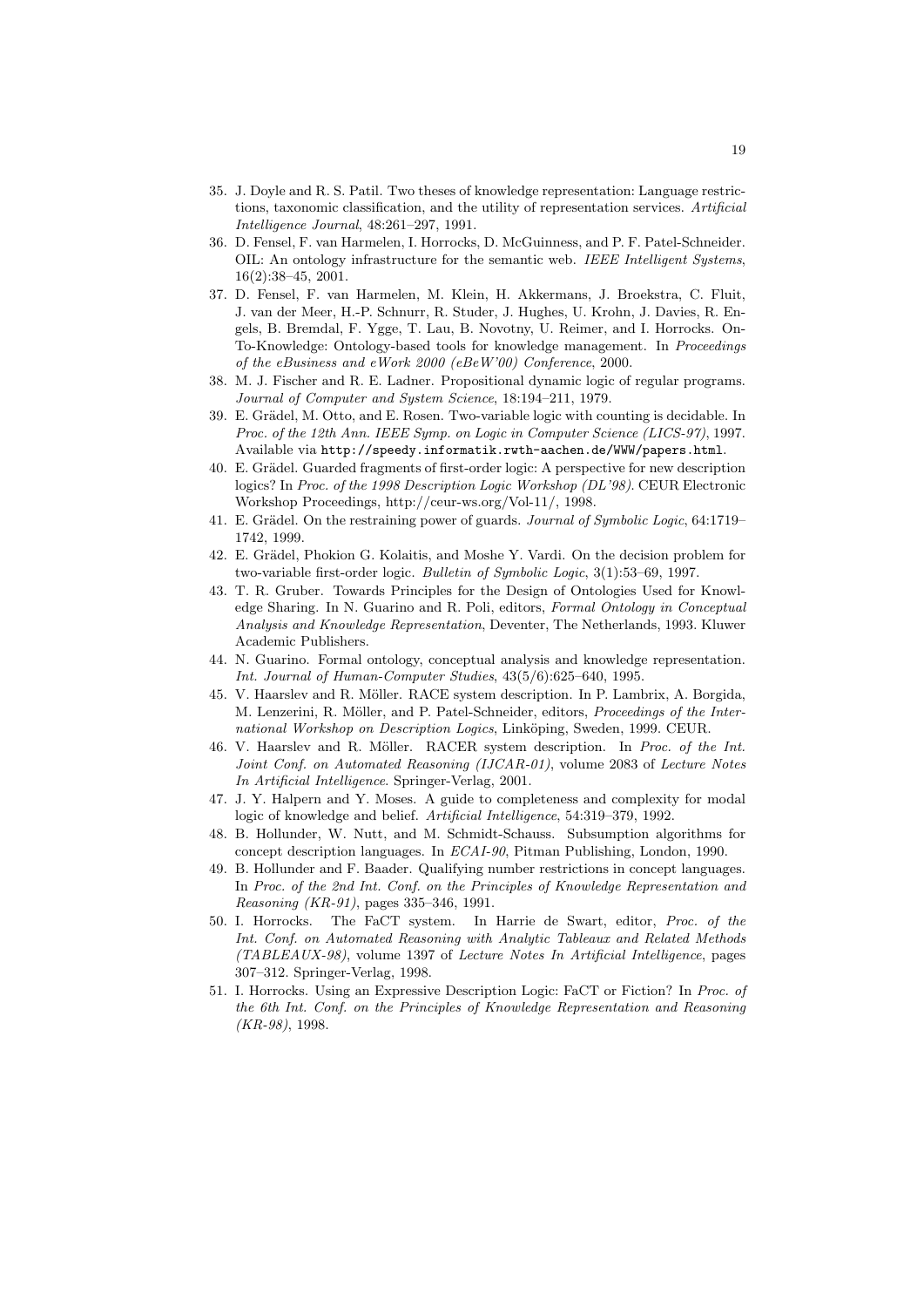- 52. I. Horrocks and P. Patel-Schneider. The generation of DAML+OIL. In Proc. of the 2001 Description Logic Workshop (DL 2001), pages 30–35. CEUR (http: //ceur-ws.org/), volume  $49, 2001$ .
- 53. I. Horrocks, U. Sattler, and S. Tobies. Practical reasoning for expressive description logics. In H. Ganzinger, D. McAllester, and A. Voronkov, editors, Proc. of the 6th Int. Conf. on Logic for Programming and Automated Reasoning (LPAR'99), number 1705 in Lecture Notes In Artificial Intelligence, pages 161–180. Springer-Verlag, 1999.
- 54. I. Horrocks, U. Sattler, and S. Tobies. Reasoning with individuals for the description logic shiq. In D. MacAllester, editor, Proc. of the 17th Conf. on Automated Deduction (CADE-17), number 1831 in Lecture Notes in Computer Science, Germany, 2000. Springer-Verlag.
- 55. I. Horrocks. Using an expressive description logic: FaCT or fiction? In Proc. of the 6th Int. Conf. on the Principles of Knowledge Representation and Reasoning (KR-98), pages 636–647, 1998.
- 56. I. Horrocks and U. Sattler. A description logic with transitive and inverse roles and role hierarchies. Journal of Logic and Computation, 9(3):385–410, 1999.
- 57. I. Horrocks, U. Sattler, and S. Tobies. Practical reasoning for expressive description logics. In Harald Ganzinger, David McAllester, and Andrei Voronkov, editors, Proc. of the 6th Int. Conf. on Logic for Programming and Automated Reasoning (LPAR'99), number 1705 in Lecture Notes In Artificial Intelligence, pages 161–180. Springer-Verlag, 1999.
- 58. R. Küsters. Non-Standard Inferences in Description Logics, volume 2100 of Lecture Notes In Artificial Intelligence. Springer-Verlag, 2001.
- 59. C. Lutz. NExpTime-complete description logics with concrete domains. In R. Goré, A. Leitsch, and T. Nipkow, editors, Proc. of the Int. Joint Conf. on Automated Reasoning (IJCAR-01), number 2083 in Lecture Notes In Artificial Intelligence, pages 45–60. Springer-Verlag, 2001.
- 60. R. MacGregor. The evolving technology of classification-based knowledge representation systems. In John F. Sowa, editor, Principles of Semantic Networks, pages 385–400. Morgan Kaufmann, Los Altos, 1991.
- 61. E. Mays, R. Dionne, and R. Weida. K-REP system overview. SIGART Bulletin, 2(3), 1991.
- 62. B. Nebel. Reasoning and Revision in Hybrid Representation Systems. Lecture Notes In Artificial Intelligence. Springer-Verlag, 1990.
- 63. B. Nebel. Terminological reasoning is inherently intractable. Artificial Intelligence Journal, 43:235–249, 1990.
- 64. B. Nebel. Terminological cycles: Semantics and computational properties. In John F. Sowa, editor, Principles of Semantic Networks, pages 331–361. Morgan Kaufmann, Los Altos, 1991.
- 65. L. Pacholski, W. Szwast, and L. Tendera. Complexity of two-variable logic with counting. In Proc. of the 12th Ann. IEEE Symp. on Logic in Computer Science (LICS-97), 1997.
- 66. L. Pacholski, W. Szwast, and L. Tendera. Complexity of two-variable logic with counting. In Proc. of the 12th Ann. IEEE Symp. on Logic in Computer Science (LICS-97), pages 318–327. IEEE Computer Society Press, 1997.
- 67. J. Z. Pan. Web ontology reasoning in the SHOQ(D) description logic. In Proceedings of the Workshop on Methods for Modalities 2001 (M4M-2001), Amsterdam, 2001. ILLC.

20